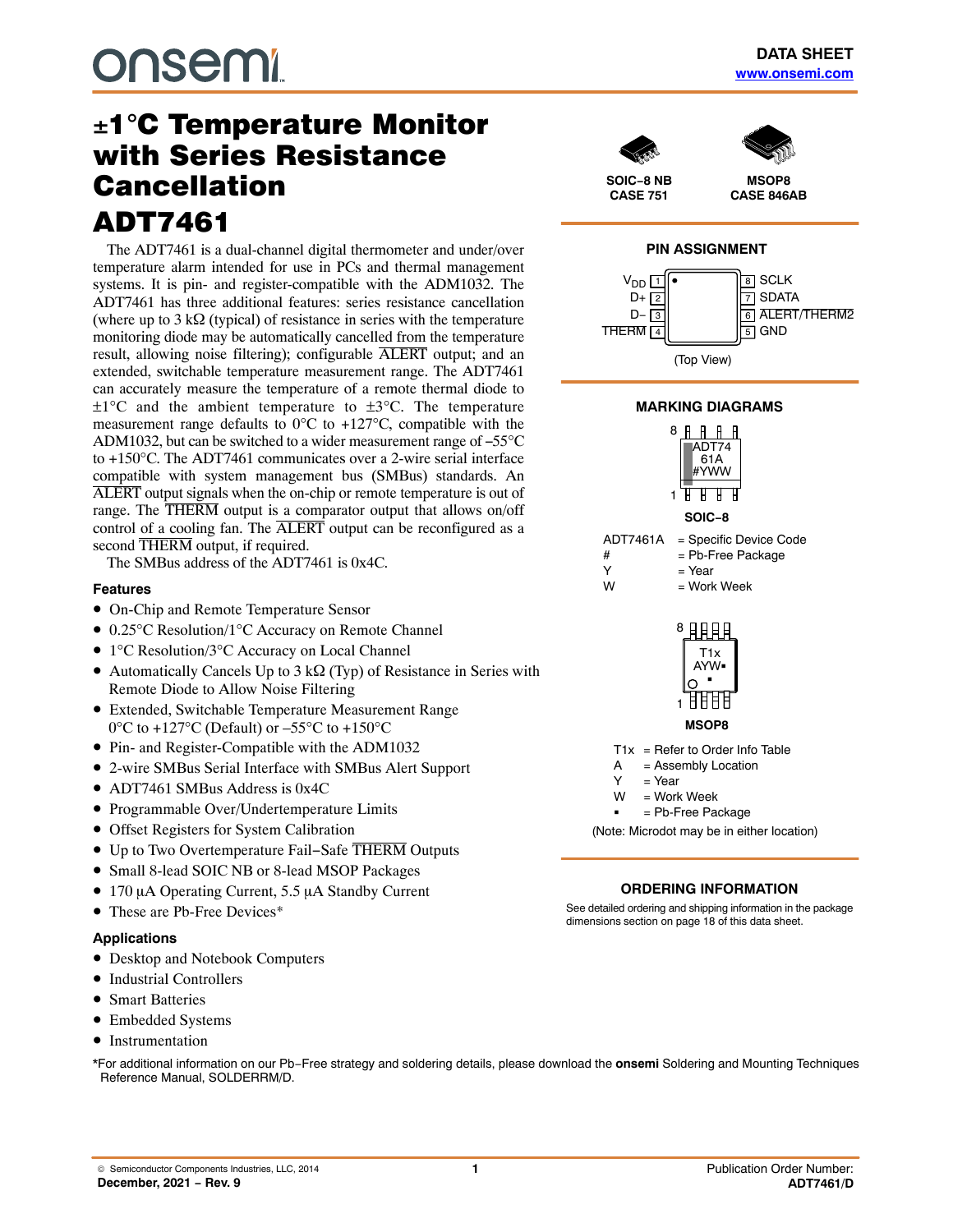

**Figure 1. Functional Block Diagram**

### **Table 1. ABSOLUTE MAXIMUM RATINGS**

| <b>Parameter</b>                                   | Rating                   | Unit        |
|----------------------------------------------------|--------------------------|-------------|
| Positive Supply Voltage $(V_{DD})$ to GND          | $-0.3, +5.5$             | ν           |
| D+                                                 | $-0.3$ to $V_{DD}$ + 0.3 | $\vee$      |
| D-to GND                                           | $-0.3$ to $+0.6$         | ν           |
| <b>SCLK, SDATA, ALERT</b>                          | $-0.3$ to $+5.5$         | ν           |
| <b>THERM</b>                                       | $-0.3$ to $V_{DD}$ + 0.3 | v           |
| Input Current, SDATA, THERM                        | $-1, +50$                | mA          |
| Input Current, D-                                  | ±1                       | mA          |
| ESD Rating, All Pins (Human Body Model)            | 2000                     | V           |
| Maximum Junction Temperature (T <sub>.I</sub> Max) | 150                      | $^{\circ}C$ |
| Storage Temperature Range                          | $-65$ to $+150$          | $^{\circ}C$ |
| IR Reflow Peak Temperature                         | 220                      | $^{\circ}C$ |
| IR Reflow Peak Temperature for Pb-Free             | 260 $(\pm 0.5)$          | $^{\circ}C$ |
| Lead Temperature (Soldering 10 sec)                | 300                      | $^{\circ}C$ |

Stresses exceeding those listed in the Maximum Ratings table may damage the device. If any of these limits are exceeded, device functionality should not be assumed, damage may occur and reliability may be affected.

NOTE: This device is ESD sensitive. Use standard ESD precautions when handling.

#### **Table 2. THERMAL CHARACTERISTICS**

| Package Type           | $\theta_{\mathsf{JA}}$ | Unit               |
|------------------------|------------------------|--------------------|
| 8-lead SOIC NB Package | 121                    | $\rm ^{\circ}$ C/W |
| 8-lead MSOP Package    | 142                    | $\degree$ C/W      |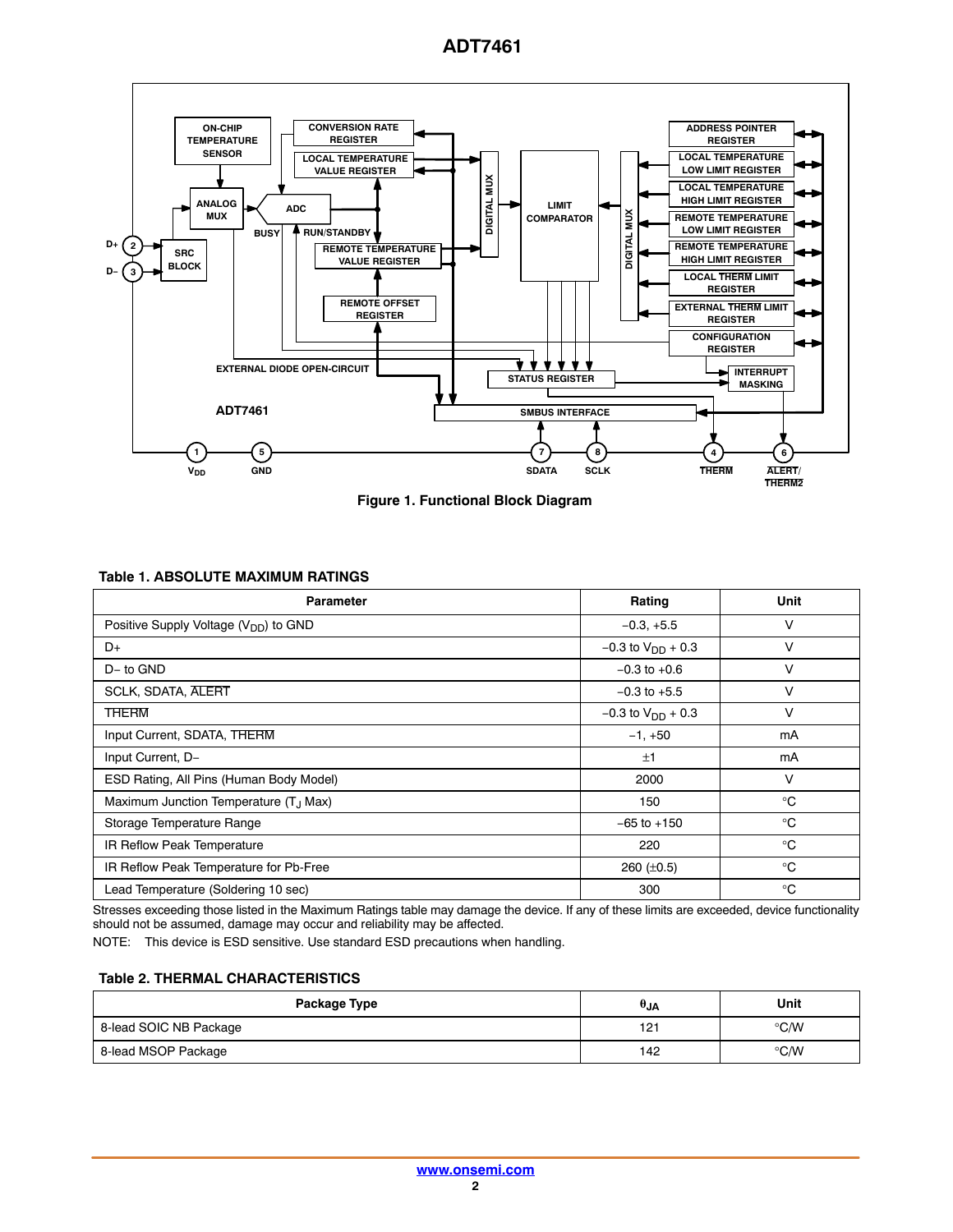# **Table 3. PIN ASSIGNMENT**

| Pin No.        | <b>Mnemonic</b> | <b>Description</b>                                                                                                                                             |
|----------------|-----------------|----------------------------------------------------------------------------------------------------------------------------------------------------------------|
|                | V <sub>DD</sub> | Positive Supply, 3.0 V to 5.5 V.                                                                                                                               |
| $\mathfrak{p}$ | D+              | Positive Connection to Remote Temperature Sensor.                                                                                                              |
| 3              | $D-$            | Negative Connection to Remote Temperature Sensor.                                                                                                              |
| 4              | <b>THERM</b>    | Open-Drain output that can be used to turn a fan on/off or throttle a CPU clock in the event of an<br>overtemperature condition. Requires pullup to $V_{DD}$ . |
| 5              | <b>GND</b>      | Supply Ground Connection.                                                                                                                                      |
| 6              | ALERT/THERM2    | Open-Drain Logic Output Used as Interrupt or SMBus Alert. This may also be configured as a sec-<br>ond THERM output. Requires pullup resistor.                 |
|                | <b>SDATA</b>    | Logic Input/Output, SMBus Serial Data. Open-Drain output. Requires pullup resistor.                                                                            |
| 8              | <b>SCLK</b>     | Logic Input, SMBus Serial Clock. Requires pullup resistor.                                                                                                     |

# **Table 4. SMBus TIMING SPECIFICATIONS** (Note 1)

| <b>Parameter</b>                        | Limit at T <sub>MIN</sub> and T <sub>MAX</sub> | Unit    | <b>Description</b>                               |
|-----------------------------------------|------------------------------------------------|---------|--------------------------------------------------|
| $t_{SCLK}$                              | 400                                            | kHz max | $\overline{\phantom{0}}$                         |
| t <sub>LOW</sub>                        | 1.3                                            | us min  | Clock low period, between 10% points.            |
| <sup>t</sup> HIGH                       | 0.6                                            | us min  | Clock high period, between 90% points.           |
| t <sub>R</sub>                          | 300                                            | ns max  | Clock/data rise time.                            |
| tF                                      | 300                                            | ns max  | Clock/data fall time.                            |
| t <sub>SU; STA</sub>                    | 600                                            | ns min  | Start condition setup time.                      |
| $t_{HD;STA}$ (Note 2)                   | 600                                            | ns min  | Start condition hold time.                       |
| $t_{\text{SU}$ ; $\text{DAT}}$ (Note 3) | 100                                            | ns min  | Data setup time.                                 |
| <sup>t</sup> HD; DAT                    | 300                                            | ns min  | Data hold time.                                  |
| $t_{\text{SU};\; \text{STO}}$ (Note 4)  | 600                                            | ns min  | Stop condition setup time.                       |
| <sup>t</sup> BUF                        | 1.3                                            | μs min  | Bus free time between stop and start conditions. |

1. Guaranteed by design, but not production tested.

2. Time from 10% of SDATA to 90% of SCLK.

3. Time for 10% or 90% of SDATA to 10% of SCLK.

4. Time for 90% of SCLK to 10% of SDATA.



**Figure 2. Serial Bus Timing**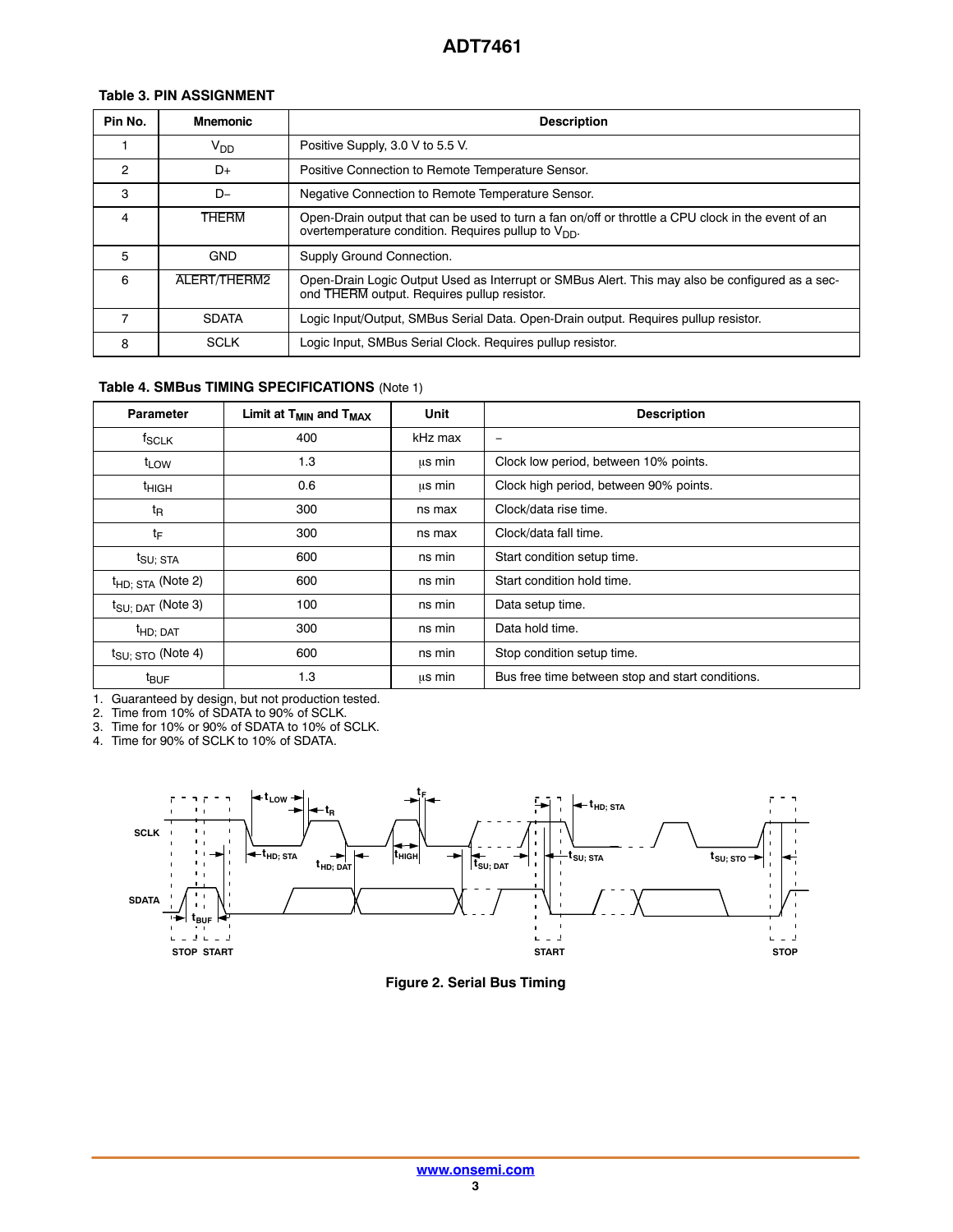|  | <b>Table 5. ELECTRICAL CHARACTERISTICS</b> ( $T_A = -40^\circ \text{C}$ to +120 $^\circ \text{C}$ , $V_{DD} = 3.0 \text{ V}$ to 5.5 V, unless otherwise noted). |
|--|-----------------------------------------------------------------------------------------------------------------------------------------------------------------|
|--|-----------------------------------------------------------------------------------------------------------------------------------------------------------------|

| <b>Parameter</b>                                  | <b>Conditions</b>                                                                                                                                           | Min | Typ               | Max             | Unit |
|---------------------------------------------------|-------------------------------------------------------------------------------------------------------------------------------------------------------------|-----|-------------------|-----------------|------|
| <b>Power Supply</b>                               |                                                                                                                                                             |     |                   |                 |      |
| Supply Voltage, V <sub>DD</sub>                   |                                                                                                                                                             | 3.0 | 3.30              | 5.5             | ν    |
| Average Operating Supply Current, I <sub>DD</sub> | 0.0625 Conversions/Sec Rate (Note 1)<br>Standby Mode, $-40^{\circ}C \leq T_A \leq +85^{\circ}C$<br>Standby Mode, $+85^{\circ}C \leq T_A \leq +120^{\circ}C$ |     | 170<br>5.5<br>5.5 | 215<br>10<br>20 | μA   |
| Undervoltage Lockout Threshold                    | $V_{DD}$ input, disables ADC, rising edge                                                                                                                   | 2.2 | 2.55              | 2.8             | v    |
| Power-On-Reset Threshold                          |                                                                                                                                                             | 1.0 | -                 | 2.5             | ν    |
| Temperature-To-Digital Converter                  |                                                                                                                                                             |     |                   |                 |      |

| <b>Local Sensor Accuracy</b>        | $-40^{\circ}$ C $\leq$ T <sub>A</sub> $\leq$ +100°C, 3.0 V $\leq$ V <sub>DD</sub> $\leq$ 3.6 V                                                                                        |       | ±1.0            | ±3.0  | $^{\circ}C$ |
|-------------------------------------|---------------------------------------------------------------------------------------------------------------------------------------------------------------------------------------|-------|-----------------|-------|-------------|
| Resolution                          |                                                                                                                                                                                       |       | 1.0             |       | $^{\circ}C$ |
| Remote Diode Sensor Accuracy        | +60°C $\leq$ T <sub>A</sub> $\leq$ +100°C,<br>$-55^{\circ}$ C ≤ T <sub>D</sub> (Note 2) ≤ +150°C, 3.0 V ≤ V <sub>DD</sub> ≤ 3.6 V                                                     |       |                 | ±1.0  | $^{\circ}C$ |
|                                     | $-40^{\circ}$ C $\leq$ T <sub>A</sub> $\leq$ +120 $^{\circ}$ C,<br>$-55^{\circ}$ C $\leq$ T <sub>D</sub> (Note 2) $\leq$ +150 $^{\circ}$ C, 3.0 V $\leq$ V <sub>DD</sub> $\leq$ 5.5 V |       |                 | ±3.0  |             |
| Resolution                          |                                                                                                                                                                                       |       | 0.25            |       | $^{\circ}C$ |
| Remote Sensor Source Current        | High Level (Note 3)<br>Middle Level (Note 3)<br>Low Level (Note 3)                                                                                                                    |       | 96<br>36<br>6.0 |       | μA          |
| <b>Conversion Time</b>              | From stop bit to conversion complete (both channels),<br>one-shot mode with averaging switched on                                                                                     | 32.13 |                 | 114.6 | ms          |
|                                     | One-shot mode with averaging off (that is, conversion<br>rate = 16, 32, or 64 conversions per second)                                                                                 | 3.2   |                 | 12.56 |             |
| Maximum Series Resistance Cancelled | Resistance split evenly on both the $D+$ and $D-$ inputs                                                                                                                              |       | 3.0             | -     | kΩ          |

#### **Open-Drain Digital Outputs (THERM, ALERT/THERM2)**

| Output Low Voltage, V <sub>OL</sub>                | $I_{\text{OUT}} = -6.0 \text{ mA}$ (Note 3) |      |    |      |    |
|----------------------------------------------------|---------------------------------------------|------|----|------|----|
| High Level Output Leakage Current, I <sub>OH</sub> | $V_{OUT} = V_{DD}$ (Note 3)                 |      | v. | 0. ا | uA |
| <b>ALERT Output Low Sink Current</b>               | ALERT Forced to 0.4 V                       | 0. ا | -  | -    | mA |

**SMBus Interface** (Note 3 and 4)

| Logic Input High Voltage, V <sub>IH</sub> SCLK, SDATA  | $3.0 V \le V_{DD} \le 3.6 V$ | 2.1    |                          |        | ν   |
|--------------------------------------------------------|------------------------------|--------|--------------------------|--------|-----|
| Logic Input Low Voltage, V <sub>II</sub> SCLK, SDATA   | $3.0 V \le V_{DD} \le 3.6 V$ |        |                          | 0.8    | ν   |
| <b>Hysteresis</b>                                      |                              |        | 500                      | -      | mV  |
| <b>SMBus Output Low Sink Current</b>                   | SDATA Forced to 0.6 V        | 6.0    |                          | -      | mA  |
| Logic Input Current, I <sub>IH</sub> , I <sub>II</sub> |                              | $-1.0$ | $\overline{\phantom{0}}$ | $+1.0$ | μA  |
| SMBus Input Capacitance, SCLK, SDATA                   |                              |        | 5.0                      | -      | pF  |
| <b>SMBus Clock Frequency</b>                           |                              |        |                          | 400    | kHz |
| SMBus Timeout (Note 5)                                 | User Programmable            |        | 25                       | 64     | ms  |
| SCLK Falling Edge to SDATA Valid Time                  | Master Clocking in Data      |        | -                        | 1.0    | us  |

1. See Table [9](#page-9-0) for information on other conversion rates.

2. Guaranteed by characterization, but not production tested.

3. Guaranteed by design, but not production tested.

4. See the SMBUS Timing Specifications section for more information.

5. Disabled by default; see the Serial Bus Interface section for details on enabling it.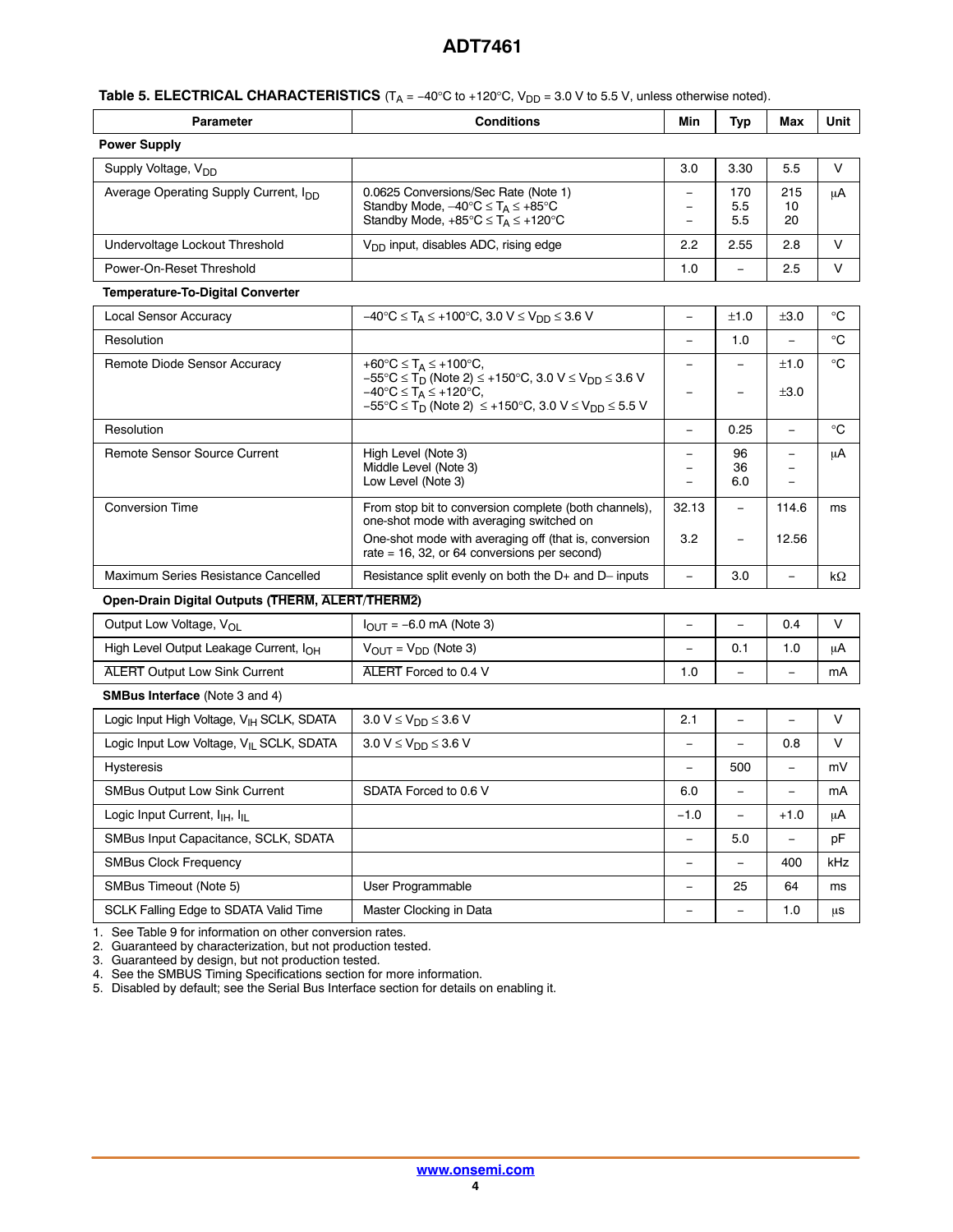# **TYPICAL PERFORMANCE CHARACTERISTICS**



Figure 3. Temperature Error vs. Leakage Resistance **Figure 4. Temperature Error vs. Actual** 







**Between D+ and D−**



**Temperature Using 2N3906**



**Figure 6. Temperature Error vs. Power Supply Noise Frequency**



**Figure 8. Temperature Error vs. 100 mV Differential Mode Noise Frequency (With and Without R-C-R Filter of 100 Ω - 2.2 nF - 100 Ω)**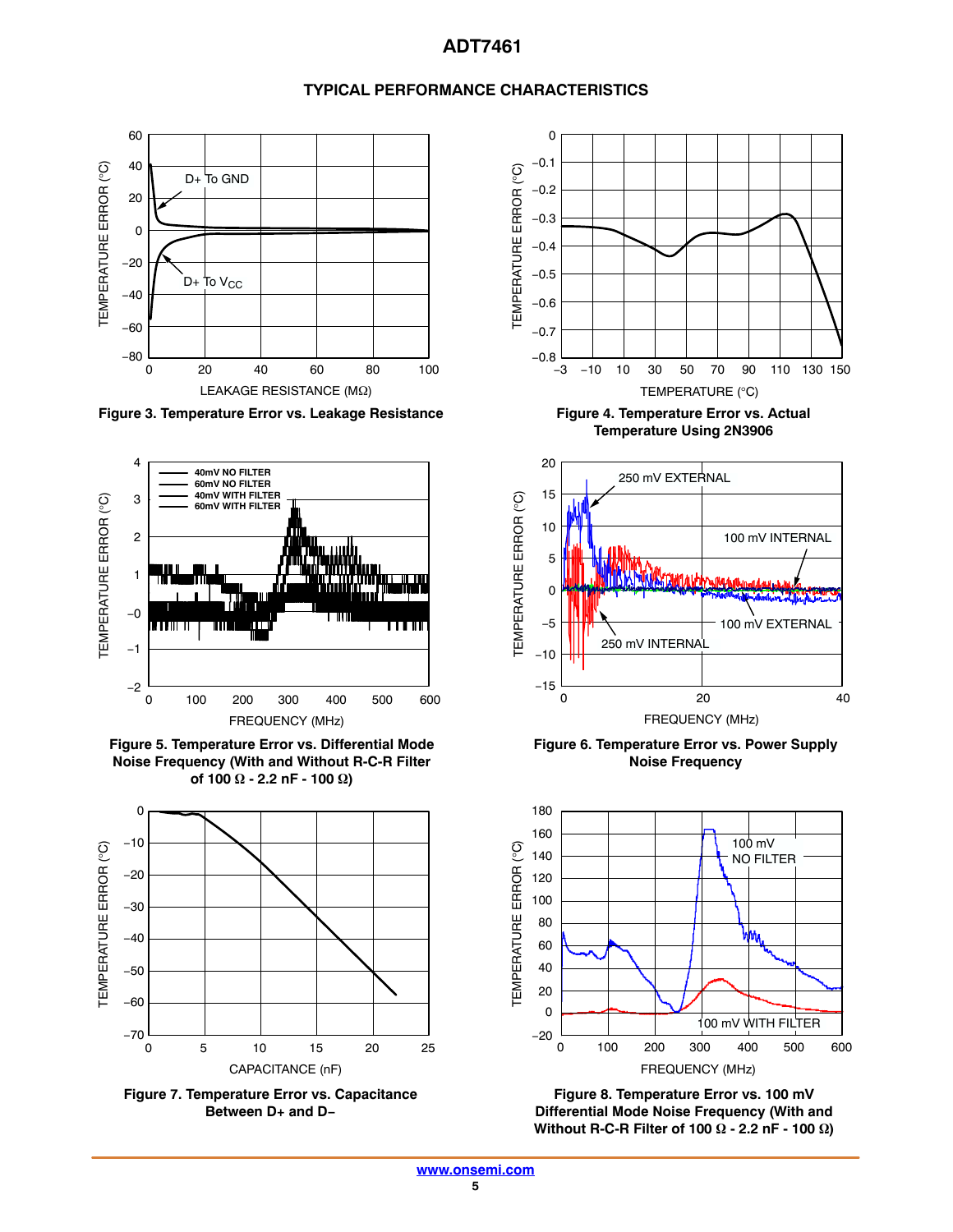# **TYPICAL PERFORMANCE CHARACTERISTICS (Cont'd)**



**Figure 9. Temperature Error vs. Common-Mode Noise Frequency (With and Without R-C-R Filter of 100**  $\Omega$  - 2.2 nF - 100  $\Omega$ )



Figure 11. Standby Current vs. Supply Voltage Figure 12. Temperature Error vs. 100 mV









**Figure 10. Standby Supply Current vs. Clock Frequency**



**Common-Mode Noise Frequency (With and** Without R-C-R Filter of 100  $\Omega$  - 2.2 nF - 100  $\Omega$ )



**Figure 14. Temperature Error vs. Series Resistance**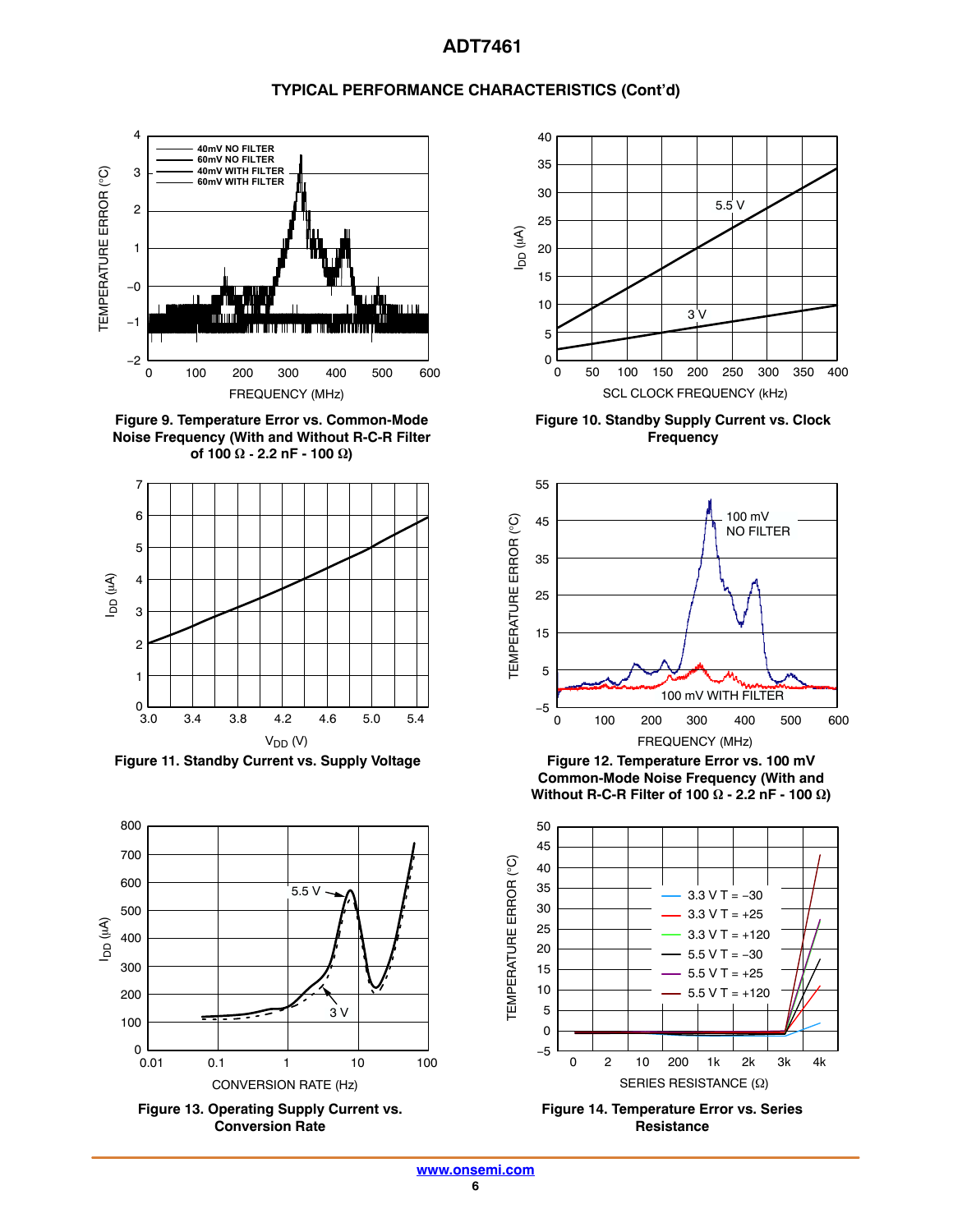# **Functional Description**

The ADT7461 is a local and remote temperature sensor and over/under temperature alarm, with the added ability to automatically cancel the effect of  $3 k\Omega$  (typical) of resistance in series with the temperature monitoring diode. When the ADT7461 is operating normally, the on-board ADC operates in a free-running mode. The analog input multiplexer alternately selects either the on-chip temperature sensor to measure its local temperature or the remote temperature sensor. The ADC digitizes these signals and the results are stored in the local and remote temperature value registers.

The local and remote measurement results are compared with the corresponding high, low, and THERM temperature limits, stored in eight on-chip registers. Out-of-limit comparisons generate flags that are stored in the status register. A result that exceeds the high temperature limit, the low temperature limit, or an external diode fault causes the ALERT output to assert low. Exceeding THERM temperature limits causes the THERM output to assert low. The ALERT output can be reprogrammed as a second THERM output.

The limit registers can be programmed and the device controlled and configured via the serial SMBus. The contents of any register can also be read back via the SMBus.

Control and configuration functions consist of switching the device between normal operation and standby mode, selecting the temperature measurement scale, masking or enabling the ALERT output, switching Pin 6 between ALERT and THERM2, and selecting the conversion rate.

#### **Series Resistance Cancellation**

Parasitic resistance to the D+ and D− inputs to the ADT7461, seen in series with the remote diode, is caused by a variety of factors, including PCB track resistance and track length. This series resistance appears as a temperature offset in the remote sensor's temperature measurement. This error typically causes a 0.5°C offset per ohm of parasitic resistance in series with the remote diode.

The ADT7461 automatically cancels out the effect of this series resistance on the temperature reading, giving a more accurate result, without the need for user characterization of this resistance. The ADT7461 is designed to automatically cancel typically up to 3 k $\Omega$  of resistance. By using an advanced temperature measurement method, this is transparent to the user. This feature allows resistances to be added to the sensor path to produce a filter, allowing the part to be used in noisy environments. See the Noise Filtering section for more details.

#### **Temperature Measurement Method**

A simple method of measuring temperature is to exploit the negative temperature coefficient of a diode by measuring the base-emitter voltage  $(V<sub>BE</sub>)$  of a transistor operated at constant current. However, this technique requires calibration to null out the effect of the absolute value of  $V_{BF}$ , which varies from device to device.

The technique used in the ADT7461 is to measure the change in V<sub>BE</sub> when the device is operated at three different currents. Previous devices have used only two operating currents, but it is the use of a third current that allows automatic cancellation of resistances in series with the external temperature sensor.

Figure [15](#page-7-0) shows the input signal conditioning used to measure the output of an external temperature sensor. This figure shows the external sensor as a substrate transistor, but it could equally be a discrete transistor. If a discrete transistor is used, the collector will not be grounded and should be linked to the base. To prevent ground noise interfering with the measurement, the more negative terminal of the sensor is not referenced to ground, but is biased above ground by an internal diode at the D− input. C1 may be added as a noise filter (a recommended maximum value of 1,000 pF). However, a better option in noisy environments is to add a filter, as described in the Noise Filtering section. See the Layout Considerations section for more information on C1.

To measure  $\Delta V_{BE}$ , the operating current through the sensor is switched among three related currents. Figure [15](#page-7-0) shows  $N1 \times I$  and  $N2 \times I$  as different multiples of the current, I. The currents through the temperature diode are switched between I and  $N1 \times I$ , giving  $\Delta V_{BE1}$ , and then between I and  $N2 \times I$ , giving  $\Delta V_{BE2}$ . The temperature may then be calculated using the two  $\Delta V_{BE}$  measurements. This method can also be shown to cancel the effect of any series resistance on the temperature measurement.

The resulting  $\Delta V_{BE}$  waveforms are passed through a 65 kHz low-pass filter to remove noise and then to a chopper-stabilized amplifier. This amplifies and rectifies the waveform to produce a dc voltage proportional to  $\Delta V_{\rm BE}$ . The ADC digitizes this voltage and a temperature measurement is produced. To reduce the effects of noise, digital filtering is performed by averaging the results of 16 measurement cycles for low conversion rates. At rates of 16, 32, and 64 conversions per second, no digital averaging takes place.

Signal conditioning and measurement of the internal temperature sensor is performed in the same manner.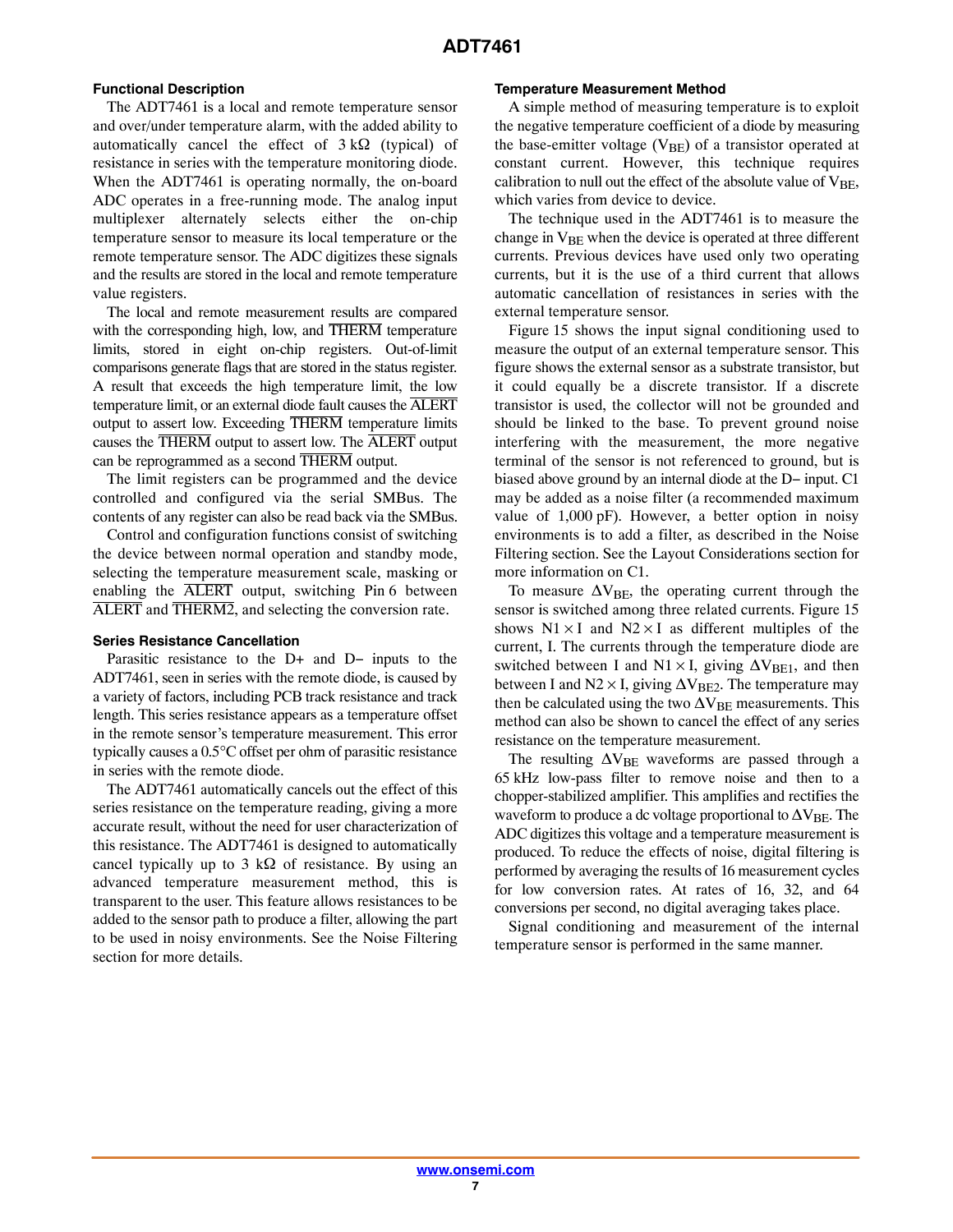<span id="page-7-0"></span>

\*CAPACITOR C1 IS OPTIONAL. IT SHOULD ONLY BE USED IN NOISY ENVIRONMENTS.

**Figure 15. Input Signal Conditioning**

#### **Temperature Measurement Results**

The results of the local and remote temperature measurements are stored in the local and remote temperature value registers and are compared with limits programmed into the local and remote high and low limit registers.

The local temperature value is in Register 0x00 and has a resolution of 1°C. The external temperature value is stored in two registers, with the upper byte in Register 0x01 and the lower byte in Register 0x10. Only the two MSBs in the external temperature low byte are used. This gives the external temperature measurement a resolution of 0.25°C. Table 6 shows the data format for the external temperature low byte.

#### **Table 6. EXTENDED TEMPERATURE RESOLUTION (REMOTE TEMPERATURE LOW BYTE)**

| <b>Extended Resolution</b> | <b>Remote Temperature</b><br>Low Byte |
|----------------------------|---------------------------------------|
| $0.00^{\circ}$ C           | 0 000 0000                            |
| $0.25^{\circ}$ C           | 0 100 0000                            |
| $0.50^{\circ}$ C           | 1 000 0000                            |
| $0.75^{\circ}$ C           | 1 100 0000                            |

When reading the full external temperature value, both the high and low byte, the two registers should be read in succession. Reading one register does not lock the other, so both should be read before the next conversion finishes. In practice, there is more than enough time to read both registers, as transactions over the SMBus are significantly faster than a conversion time.

#### **Temperature Measurement Range**

The temperature measurement range for both internal and external measurements is, by default, 0°C to +127°C. However, the ADT7461 can be operated using an extended temperature range. It can measure the full temperature range of an external diode, from −55°C to +150°C. The user can switch between these two temperature ranges by setting or clearing Bit 2 in the configuration register. A valid result is available in the next measurement cycle after changing the temperature range.

In extended temperature mode, the upper and lower temperature that can be measured by the ADT7461 is limited by the remote diode selection. The temperature registers themselves can have values from −64°C to +191°C. However, most temperature sensing diodes have a maximum temperature range of −55°C to +150°C.

Above 150°C, they may lose their semiconductor characteristics and approximate conductors instead. This results in a diode short. In this case, a read of the temperature result register gives the last good temperature measurement. The user should be aware that the temperature measurement on the external channel may not be accurate for temperatures that are outside the operating range of the remote sensor.

While both local and remote temperature measurements can be made while the part is in extended temperature mode, the ADT7461 itself should not be exposed to temperatures greater than those specified in the Absolute Maximum Ratings section. Also, the device is guaranteed to operate only as specified at ambient temperatures from −40°C to +120°C.

#### **Temperature Data Format**

The ADT7461 has two temperature data formats. When the temperature measurement range is from  $0^{\circ}$ C to +127 $^{\circ}$ C (default), the temperature data format for both internal and external temperature results is binary. When the measurement range is in extended mode, an offset binary data format is used for both internal and external results. Temperature values in the offset binary data format are offset by 64°C. Examples of temperatures in both data formats are shown in Table [7](#page-8-0).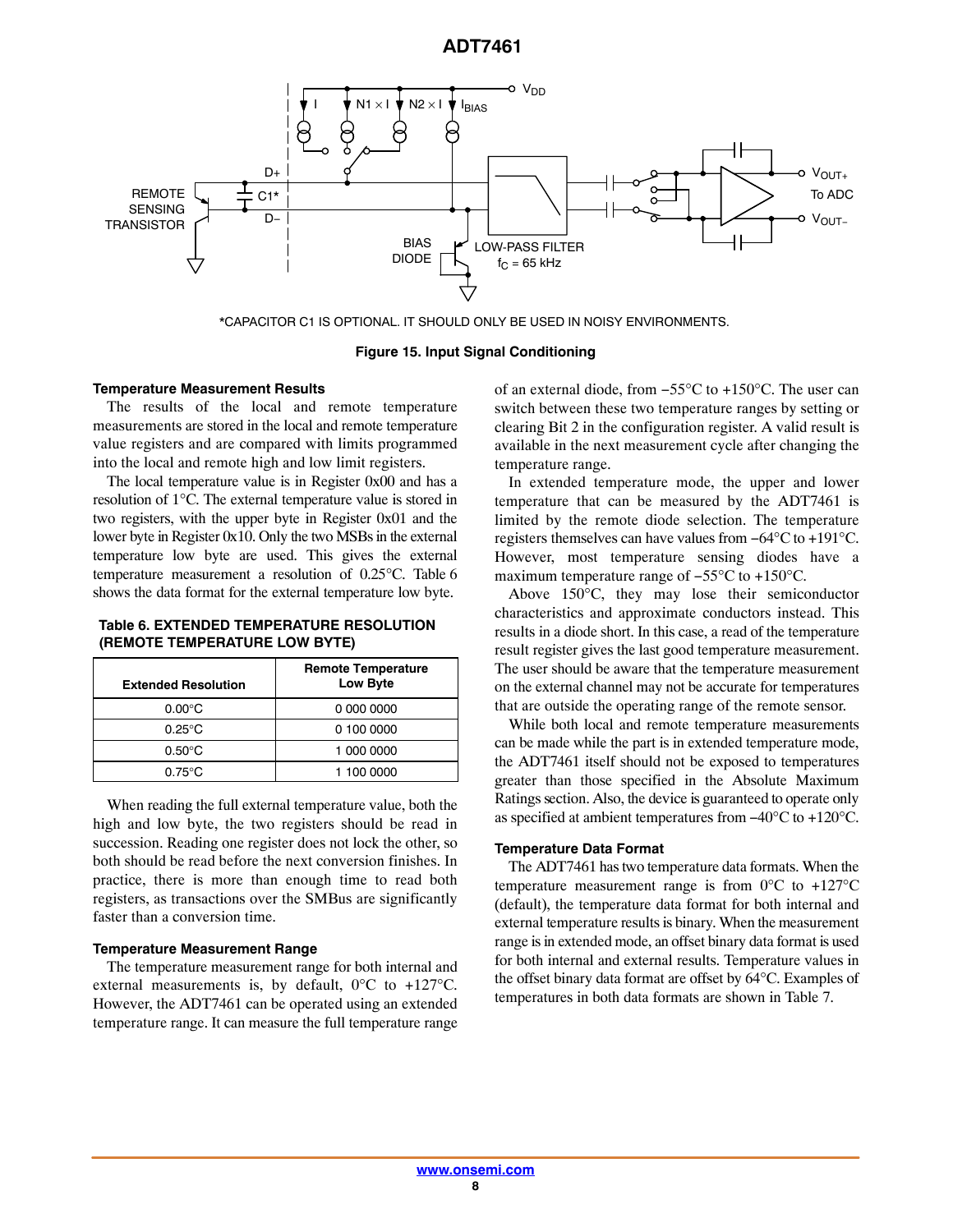| <b>Temperature</b> | <b>Binary</b>          | <b>Offset Binary</b><br>(Note 1) |
|--------------------|------------------------|----------------------------------|
| $-55^{\circ}$ C    | 0.000.0000<br>(Note 2) | 0 000 1001                       |
| $0^{\circ}$ C      | 0 000 0000             | 0 100 0000                       |
| $+1^{\circ}C$      | 0 000 0001             | 0 100 0001                       |
| $+10^{\circ}$ C    | 0 000 1010             | 0 100 1010                       |
| $+25^{\circ}$ C    | 0 001 1001             | 0 101 1001                       |
| $+50^{\circ}$ C    | 00110010               | 0111 0010                        |
| $+75^{\circ}$ C    | 0 100 1011             | 1 000 1011                       |
| $+100^{\circ}$ C   | 01100100               | 1 010 0100                       |
| $+125^{\circ}$ C   | 0 111 1101             | 1 011 1101                       |
| $+127^{\circ}$ C   | 0 111 1111             | 1 011 1111                       |
| $+150^{\circ}$ C   | 0 111 1111<br>(Note 3) | 1 101 0110                       |

#### <span id="page-8-0"></span>**Table 7. TEMPERATURE DATA FORMAT (LOCAL AND REMOTE TEMPERATURE HIGH BYTE)**

1. Offset binary scale temperature values are offset by 64°C.

2. Binary scale temperature measurement returns 0°C for all

temperatures < 0°C.

3. Binary scale temperature measurement returns 127°C for all temperatures  $> 127^{\circ}$ C.

The user can switch between measurement ranges at any time. Switching the range also switches the data format. The next temperature result following the switching is reported

back to the register in the new format. However, the contents of the limit registers are not changed. The user must ensure that the limit registers are reprogrammed, as necessary, when the data format changes. See the Limit Registers section for more information.

# **ADT7461 Registers**

The ADT7461 contains a total of 22 8-bit registers. These registers are used to store the results of remote and local temperature measurements and high and low temperature limits and to configure and control the device. A description of these registers follows. Additional details are provided in Table 8 to Table [12.](#page-10-0)

#### **Address Pointer Register**

The address pointer register does not have or require an address, as the first byte of every write operation is automatically written to this register. The data in this first byte always contains the address of another register on the ADT7461, which is stored in the address pointer register. This register address is written to by the second byte of a write operation or is used for a subsequent read operation.

The power-on default value of the address pointer register is 0x00. Therefore, if a read operation is performed immediately after power-on, without first writing to the address pointer, the value of the local temperature is returned, since its register address is 0x00.

# **Temperature Value Registers**

The ADT7461 has three registers to store the results of local and remote temperature measurements. These

registers can only be written to by the ADC and can be read by the user over the SMBus. The local temperature value register is at Address 0x00.

The external temperature value high byte register is at Address 0x01, with the low byte register at Address 0x10. The power-on default for all three registers is 0x00.

# **Configuration Register**

The configuration register is Address 0x03 at read and Address 0x09 at write. Its power-on default is 0x00. Only four bits of the configuration register are used. Bits 0, 1, 3, and 4 are reserved and should not be written to by the user.

Bit 7 of the configuration register is used to mask the ALERT output. If Bit 7 is 0, the ALERT output is enabled. This is the power-on default. If Bit 7 is set to 1, the  $\overline{\text{ALERT}}$ output is disabled. This only applies if Pin 6 is configured as ALERT. If Pin 6 is configured as THERM2, the value of Bit 7 has no effect.

If Bit 6 is set to 0 (the power-on default), the device is in operating mode with the ADC converting. If Bit 6 is set to 1, the device is in standby mode and the ADC does not convert. The SMBus does, however, remain active in standby mode, so values can be read from or written to the ADT7461 via the SMBus in this mode. The ALERT and THERM outputs are also active in standby mode. Changes made to the registers in standby mode that affect the THERM or ALERT outputs cause these signals to be updated.

Bit 5 determines the configuration of Pin 6 on the ADT7461. If Bit 5 is 0 (default), then Pin 6 is configured as an  $\overline{\text{ALERT}}$  output. If Bit 5 is 1, then Pin 6 is configured as a  $\overline{\text{THERM2}}$  output. Bit 7, the  $\overline{\text{ALERT}}$  mask bit, is only active when Pin 6 is configured as an  $\overline{\text{ALERT}}$  output. If Pin 6 is set up as a THERM2 output, then Bit 7 has no effect.

Bit 2 sets the temperature measurement range. If Bit 2 is 0 (default), the temperature measurement range is set between 0°C to +127°C. Setting Bit 2 to 1 means that the measurement range is set to the extended temperature range.

#### **Table 8. CONFIGURATION REGISTER BIT ASSIGNMENTS**

| Bit            | <b>Name</b>                  | <b>Function</b>                                                  | Power-On<br><b>Default</b> |
|----------------|------------------------------|------------------------------------------------------------------|----------------------------|
| 7              | MASK1                        | $0 = \overline{ALERT}$ Enabled<br>$1 = \overline{AI}$ FRT Masked |                            |
| 6              | RUN/STOP                     | $0 = Run$<br>$1 =$ Standby                                       | n                          |
| 5              | ALERT/<br>THFRM <sub>2</sub> | $0 = \overline{ALERT}$<br>$1 = THERM2$                           | n                          |
| 4.3            | Reserved                     |                                                                  | n                          |
| $\overline{c}$ | Temperature<br>Range Select  | $0 = 0^{\circ}$ C to 127 $^{\circ}$ C<br>$1 =$ Extended Range    |                            |
| 1, 0           | Reserved                     |                                                                  |                            |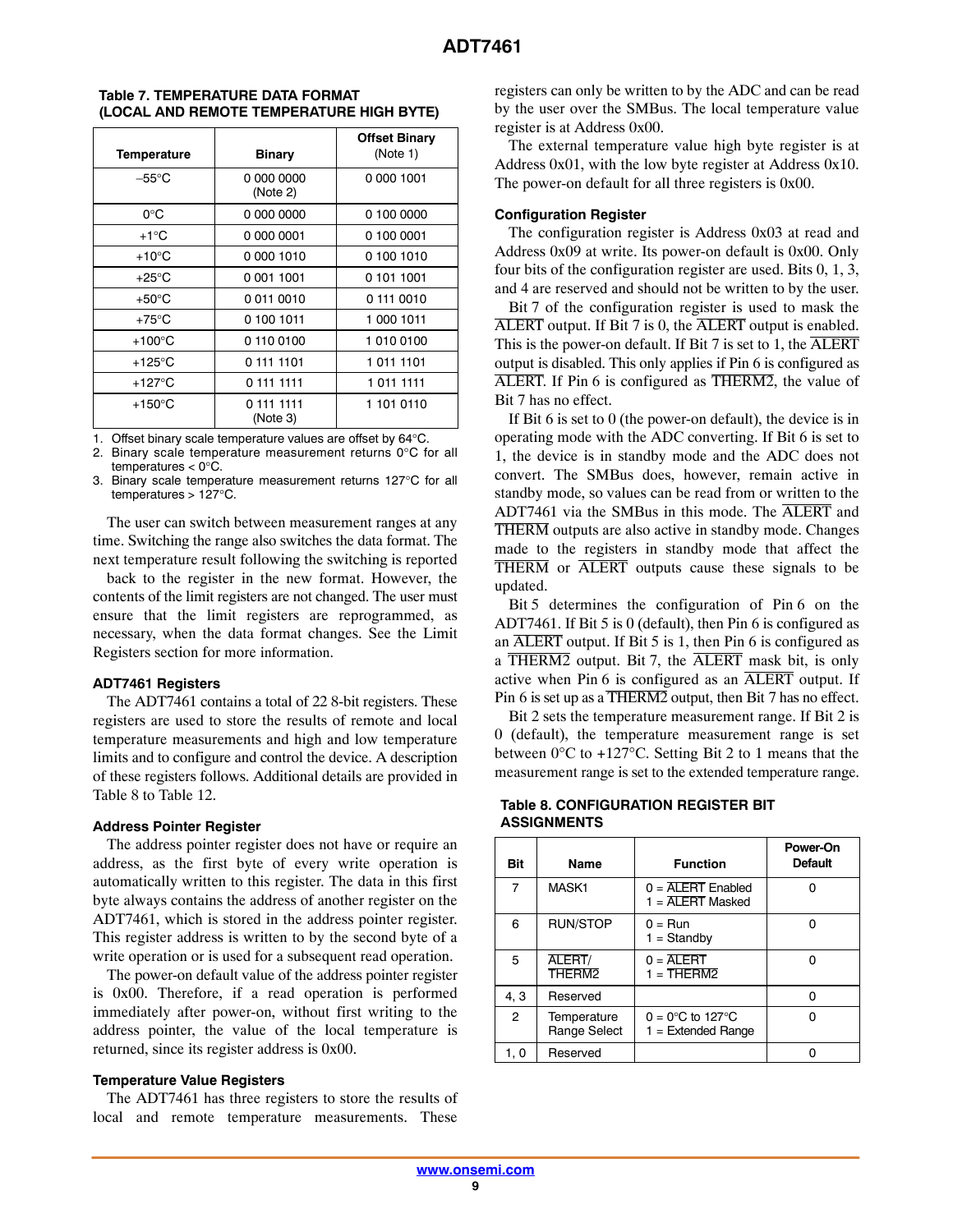#### <span id="page-9-0"></span>**Conversion Rate Register**

The conversion rate register is Address 0x04 at read and Address 0x0A at write. The lowest four bits of this register are used to program the conversion rate by dividing the internal oscillator clock by 1, 2, 4, 8, 16, 32, 64, 128, 256, 512, or 1024 to give conversion times from 15.5 ms (Code 0x0A) to 16 seconds (Code 0x00). For example, a conversion rate of 8 conversions per second means that beginning at 125 ms intervals; the device performs a conversion on the internal and external temperature channels.

This register can be written to and read back over the SMBus. The higher four bits of this register are unused and must be set to 0. The default value of this register is 0x08, giving a rate of 16 conversions per second. Use of slower conversion times greatly reduces the device power consumption, as shown in Table 9.

| Code         | Conversion/<br>Sec | <b>Average Supply Current</b><br>$\mu$ A Typ at VDD = 5.5 V |  |
|--------------|--------------------|-------------------------------------------------------------|--|
| 0x00         | 0.0625             | 121.33                                                      |  |
| 0x01         | 0.125              | 128.54                                                      |  |
| 0x02         | 0.25               | 131.59                                                      |  |
| 0x03         | 0.5                | 146.15                                                      |  |
| 0x04         | 1                  | 169.14                                                      |  |
| 0x05         | 2                  | 233.12                                                      |  |
| 0x06         | 4                  | 347.42                                                      |  |
| 0x07         | 8                  | 638.07                                                      |  |
| 0x08         | 16                 | 252.44                                                      |  |
| 0x09         | 32                 | 417.58                                                      |  |
| 0x0A         | 64                 | 816.87                                                      |  |
| 0x0B to 0xFF | Reserved           |                                                             |  |

#### **Table 9. CONVERSION RATE REGISTER CODES**

#### **Limit Registers**

The ADT7461 has eight limit registers: high, low, and THERM temperature limits for both local and remote temperature measurements. The remote temperature high and low limits span two registers each to contain an upper and lower byte for each limit. There is also a THERM hysteresis register. All limit registers can be written to and read back over the SMBus. See Table [13](#page-11-0) for address details of the limit registers and their power-on default values.

When Pin 6 is configured as an  $\overline{\text{ALERT}}$  output, the high limit registers perform a > comparison while the low limit registers perform  $a \leq$  comparison. For example, if the high limit register is programmed with 80°C, then measuring 81°C results in an out-of-limit condition, setting a flag in the status register. If the low limit register is programmed with 0°C, measuring 0°C or lower results in an out-of-limit condition.

Exceeding either the local or remote THERM limit asserts THERM low. When Pin 6 is configured as THERM2,

exceeding either the local or remote high limit asserts THERM2 low. A default hysteresis value of  $10^{\circ}$ C is provided that applies to both THERM channels. This hysteresis value may be reprogrammed to any value after powerup (Register Address 0x21).

It is important to remember that the temperature limits data format is the same as the temperature measurement data format. So, if the temperature measurement uses default binary, the temperature limits also use the binary scale. If the temperature measurement scale is switched, however, the temperature limits do not switch automatically. The user must reprogram the limit registers to the desired value in the correct data format. For example, if the remote low limit is set at 10°C and the default binary scale is being used, the limit register value should be 0000 1010b. If the scale is switched to offset binary, the value in the low temperature limit register should be reprogrammed to be 0100 1010b.

#### **Status Register**

The status register is a read-only register at Address 0x02. It contains status information for the ADT7461.

Bit 7 of the status register indicates the ADC is busy converting when it is high. The other bits in this register flag the out-of-limit temperature measurements (Bits 6 to 3 and Bits 1 to 0) and the remote sensor open circuit (Bit 2).

If Pin 6 is configured as an ALERT output, the following applies. If the local temperature measurement exceeds its limits, Bit 6 (high limit) or Bit 5 (low limit) of the status register asserts to flag this condition. If the remote temperature measurement exceeds its limits, then Bit 4 (high limit) or Bit 3 (low limit) asserts. Bit 2 asserts to flag an open-circuit condition on the remote sensor. These five flags are NOR'd together so if any of them is high, the ALERT interrupt latch is set and the ALERT output goes low.

Reading the status register clears the five flags, Bits 6 to 2, provided the error conditions causing the flags to be set have gone away. A flag bit can be reset only if the corresponding value register contains an in-limit measurement or if the sensor is good.

The ALERT interrupt latch is not reset by reading the status register. It resets when the ALERT output has been serviced by the master reading the device address, provided the error condition has gone away and the status register flag bits are reset.

When Flag 1 and/or Flag 0 are set, the THERM output goes low to indicate the temperature measurements are outside the programmed limits. The THERM output does not need to be reset, unlike the ALERT output. Once the measurements are within the limits, the corresponding status register bits are reset automatically and the THERM output goes high. The user may add hysteresis by programming Register  $0x21$ . The THERM output is reset only when the temperature falls to limit value minus hysteresis value.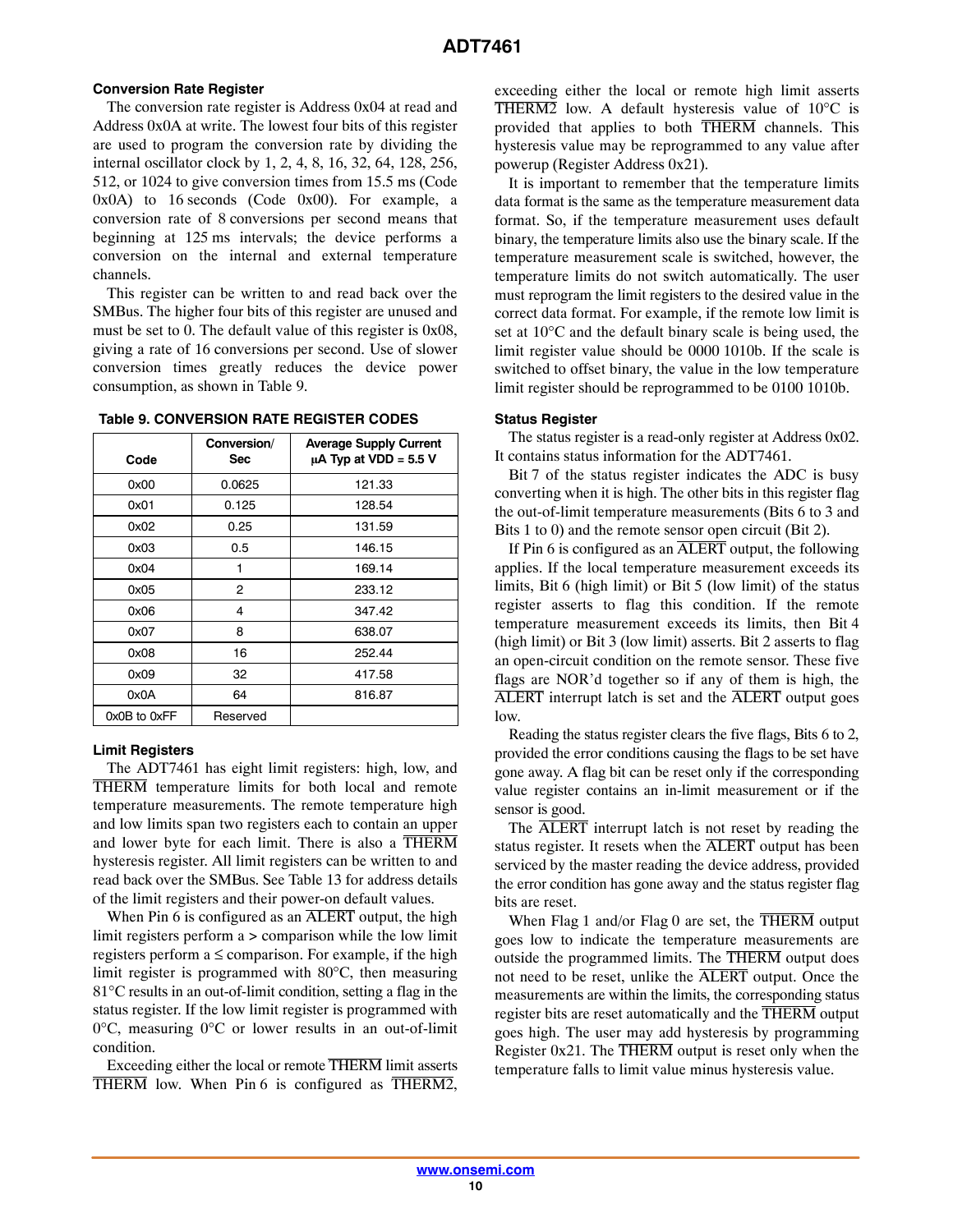<span id="page-10-0"></span>When Pin 6 is configured as  $\overline{\text{THERM2}}$ , only the high temperature limits are relevant. If Flag 6 and/or Flag 4 are set, the THERM2 output goes low to indicate the temperature measurements are outside the programmed limits. Flag 5 and Flag 3 have no effect on THERM2. The behavior of THERM2 is otherwise the same as THERM.

**Table 10. STATUS REGISTER BIT ASSIGNMENTS**

| Bit            | Name                    | <b>Function</b>                                    |
|----------------|-------------------------|----------------------------------------------------|
| $\overline{7}$ | <b>BUSY</b><br>(Note 1) | 1 when ADC is converting                           |
| 6              | LHIGH<br>(Note 2)       | 1 when local high temperature limit is<br>tripped  |
| 5              | <b>IIOW</b><br>(Note 2) | 1 when local low temperature limit is<br>tripped   |
| 4              | RHIGH<br>(Note 2)       | 1 when remote high temperature limit is<br>tripped |
| 3              | <b>RLOW</b><br>(Note 2) | 1 when remote low temperature limit is<br>tripped  |
| $\overline{c}$ | <b>OPFN</b><br>(Note 2) | 1 when remote sensor is an open circuit            |
| 1              | <b>RTHRM</b>            | 1 when remote THERM limit is tripped               |
| 0              | LTHRM                   | 1 when local THERM limit is tripped                |

1. Polling of the BUSY bit is not recommended.

2. These flags stay high until the status register is read or they are reset by POR.

#### **Offset Register**

Offset errors may be introduced into the remote temperature measurement by clock noise or by the thermal diode being located away from the hot spot. To achieve the specified accuracy on this channel, these offsets must be removed.

The offset value is stored as a 10-bit, twos complement value in Registers 0x11 (high byte) and 0x12 (low byte, left justified). Only the upper 2 bits of Register 0x12 are used. The MSB of Register 0x11 is the sign bit. The minimum offset that can be programmed is −128°C, and the maximum is +127.75°C. The value in the offset register is added to the measured value of the remote temperature.

The offset register powers up with a default value of 0°C and has no effect unless the user writes a different value to it.

## **Table 11. SAMPLE OFFSET REGISTER CODES**

| <b>Offset Value</b> | 0x11      | 0x12       |
|---------------------|-----------|------------|
| $-128^{\circ}$ C    | 1000 0000 | 00 00 0000 |
| $-4^\circ$ C        | 1111 1100 | 00 00 0000 |
| $-1^{\circ}C$       | 1111 1111 | 00,000000  |
| $-0.25^{\circ}$ C   | 1111 1111 | 11 00 0000 |
| റ∘റ                 | 0000 0000 | 00 00 0000 |
| $+0.25^{\circ}$ C   | 0000 0000 | 01 00 0000 |
| $+1^{\circ}$ C      | 0000 0001 | 00 00 0000 |
| $+4^{\circ}C$       | 0000 0100 | 00 00 0000 |
| $+127.75$ °C        | 0111 1111 | 11 00 0000 |

#### **One-Shot Register**

The one-shot register is used to initiate a conversion and comparison cycle when the ADT7461 is in standby mode, after which the device returns to standby. Writing to the one-shot register address (0x0F) causes the ADT7461 to perform a conversion and comparison on both the internal and the external temperature channels. This is not a data register as such; the write operation to Address 0x0F causes the one-shot conversion. The data written to this address is irrelevant and is not stored.

#### **Consecutive ALERT Register**

The value written to this register determines how many out-of-limit measurements must occur before an ALERT is generated. The default value is that one out-of-limit measurement generates an ALERT. The maximum value that can be chosen is 4. The purpose of this register is to allow the user to perform some filtering of the output. This is particularly useful at the fastest three conversion rates, where no averaging takes place. This register is at Address 0x22.

| <b>Register Value</b> | <b>Number of Out-of-Limit</b><br><b>Measurements Required</b> |
|-----------------------|---------------------------------------------------------------|
| yxxx 000x             |                                                               |
| <b>VXXX 001X</b>      |                                                               |
| yxxx 011x             |                                                               |
| $vxxx$ 111 $x$        |                                                               |

**Table 12. CONSECUTIVE ALERT REGISTER CODES**

NOTE:  $x = don't care bits, and y = SMBus timeout bit.$ Default = 0. See SMBus section for more information.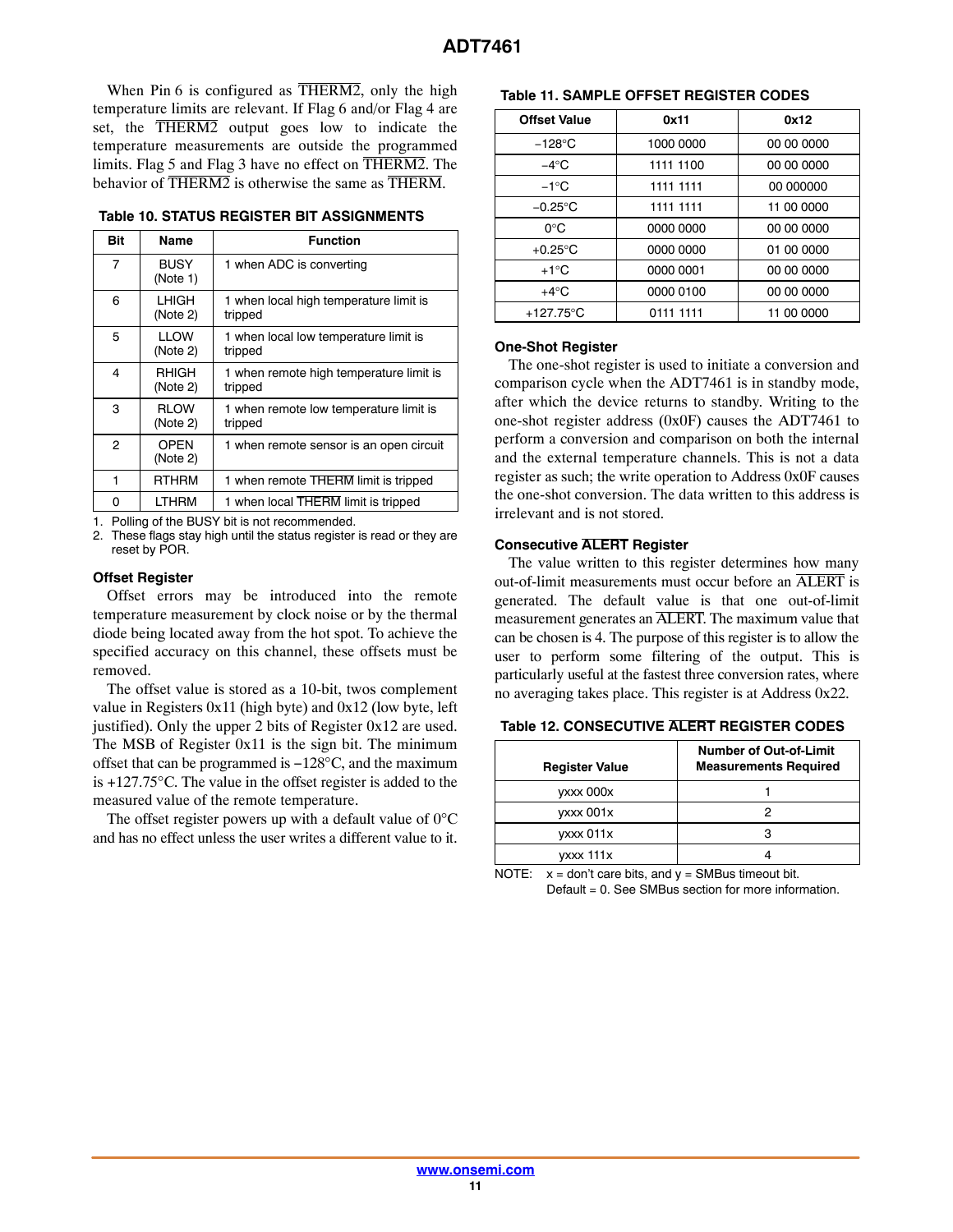| <b>Read Address (Hex)</b> | <b>Write Address (Hex)</b> | Name                                      | <b>Power-On Default</b> |
|---------------------------|----------------------------|-------------------------------------------|-------------------------|
| Not Applicable            | Not Applicable             | <b>Address Pointer</b>                    | Undefined               |
| 0x00                      | Not Applicable             | Local Temperature Value                   | 0000 0000 (0x00)        |
| 0x01                      | Not Applicable             | External Temperature Value High Byte      | 0000 0000 (0x00)        |
| 0x02                      | Not Applicable             | <b>Status</b>                             | Undefined               |
| 0x03                      | 0x09                       | Configuration                             | 0000 0000 (0x00)        |
| 0x04                      | 0x0A                       | <b>Conversion Rate</b>                    | 0000 1000 (0x08)        |
| 0x05                      | 0x0B                       | Local Temperature High Limit              | 0101 0101 (0x55) (85°C) |
| 0x06                      | 0x0C                       | Local Temperature Low Limit               | 0000 0000 (0x00) (0°C)  |
| 0x07                      | 0x0D                       | External Temperature High Limit High Byte | 0101 0101 (0x55) (85°C) |
| 0x08                      | 0x0E                       | External Temperature Low Limit High Byte  | 0000 0000 (0x00) (0°C)  |
| Not Applicable            | 0x0F (Note 1)              | One-Shot                                  |                         |
| 0x10                      | Not Applicable             | External Temperature Value Low Byte       | 0000 0000               |
| 0x11                      | 0x11                       | External Temperature Offset High Byte     | 0000 0000               |
| 0x12                      | 0x12                       | External Temperature Offset Low Byte      | 0000 0000               |
| 0x13                      | 0x13                       | External Temperature High Limit Low Byte  | 0000 0000               |
| 0x14                      | 0x14                       | External Temperature Low Limit Low Byte   | 0000 0000               |
| 0x19                      | 0x19                       | <b>External THERM Limit</b>               | 0110 1100 (0x55) (85°C) |
| 0x20                      | 0x20                       | <b>Local THERM Limit</b>                  | 0101 0101 (0x55) (85°C) |
| 0x21                      | 0x21                       | <b>THERM</b> Hysteresis                   | 0000 1010 (0x0A) (10°C) |
| 0x22                      | 0x22                       | <b>Consecutive ALERT</b>                  | 0000 0001 (0x01)        |
| 0xFE                      | Not Applicable             | Manufacturer ID                           | 0100 0001 (0x41)        |
| 0xFF                      | Not Applicable             | Die Revision Code                         | 0101 0001 (0x51)        |

# <span id="page-11-0"></span>**Table 13. LIST OF REGISTERS**

1. Writing to Address ox0F causes the ADT7461 to perform a single measurement. It is not a data register, therefore, data written to it is irrelevant.

### **Serial Bus Interface**

Control of the ADT7461 is carried out via the serial bus. The ADT7461 is connected to this bus as a slave device, under the control of a master device.

After a conversion sequence completes, there should be no SMBus transactions to the ADT7461 for at least one conversion time, to allow the next conversion to complete. The conversion time depends on the value programmed in the conversion rate register.

The ADT7461 has an SMBus timeout feature. When this is enabled, the SMBus times out typically after 25 ms of inactivity. However, this feature is not enabled by default. Bit 7 of the consecutive alert register (Address =  $0x22$ ) should be set to enable it.

Consult the SMBus 1.1 specification for more information ([www.smbus.org](http://www.smbus.org/)).

#### **Addressing the Device**

In general, every SMBus device has a 7-bit device address, except for some devices that have extended 10-bit addresses. When the master device sends a device address over the bus, the slave device with that address responds. The ADT7461 is available with one device address, 0x4C (1001 100b).

The serial bus protocol operates as follows:

- 1. The master initiates data transfer by establishing a start condition, defined as a high-to-low transition on the serial data line SDATA, while the serial clock line SCLK remains high. This indicates that an address/data stream will follow. All slave peripherals connected to the serial bus respond to the start condition and shift in the next eight bits, consisting of a 7-bit address (MSB first) plus an  $R/\overline{W}$  bit, which determines the direction of the data transfer, that is, whether data will be written to or read from the slave device. The peripheral whose address corresponds to the transmitted address responds by pulling the data line low during the low period before the ninth clock pulse, known as the acknowledge bit. All other devices on the bus now remain idle while the selected device waits for data to be read from or written to it. If the  $R/\overline{W}$  bit is a 0, the master writes to the slave device. If the  $R/\overline{W}$  bit is a 1, the master reads from the slave device.
- 2. Data is sent over the serial bus in a sequence of nine clock pulses, eight bits of data followed by an acknowledge bit from the slave device. Transitions on the data line must occur during the low period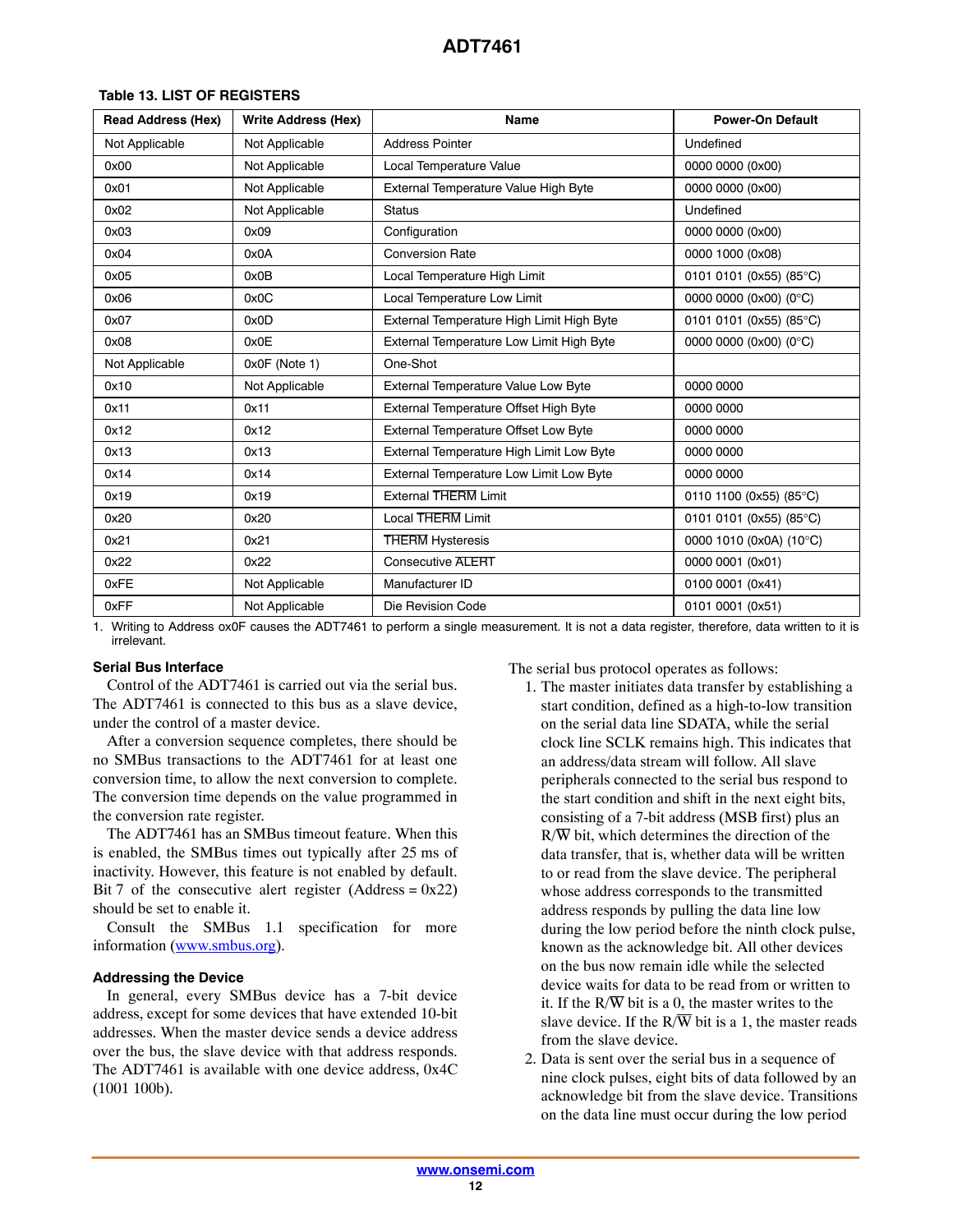<span id="page-12-0"></span>of the clock signal and remain stable during the high period, since a low-to-high transition when the clock is high may be interpreted as a stop signal. The number of data bytes that can be transmitted over the serial bus in a single read or write operation is limited only by what the master and slave devices can handle.

3. When all data bytes have been read or written, stop conditions are established. In write mode, the master pulls the data line high during the tenth clock pulse to assert a stop condition. In read mode, the master device overrides the acknowledge bit by pulling the data line high during the low period before the ninth clock pulse. This is known as a no acknowledge. The master then takes the data line low during the low period before the tenth clock pulse, then high during the tenth clock pulse to assert a stop condition.

Any number of bytes of data may be transferred over the serial bus in one operation, but it is not possible to mix read

and write in one operation because the type of operation is determined at the beginning and cannot subsequently be changed without starting a new operation. With the ADT7461, write operations contain either one or two bytes, while read operations contain one byte.

To write data to one of the device data registers or to read data from it, the address pointer register must be set so that the correct data register is addressed. The first byte of a write operation always contains a valid address that is stored in the address pointer register. If data is to be written to the device, the write operation contains a second data byte that is written to the register selected by the address pointer register.

This is illustrated in Figure 16. The device address is sent over the bus followed by  $R/\overline{W}$  set to 0. This is followed by two data bytes. The first data byte is the address of the internal data register to be written to, which is stored in the address pointer register. The second data byte is the data to be written to the internal data register. The examples shown in Figure 16 to Figure 18 use the ADT7461 SMBus Address 0x4C.



**Figure 16. Writing a Register Address to the Address Pointer Register, then Writing Data to the Selected Register**



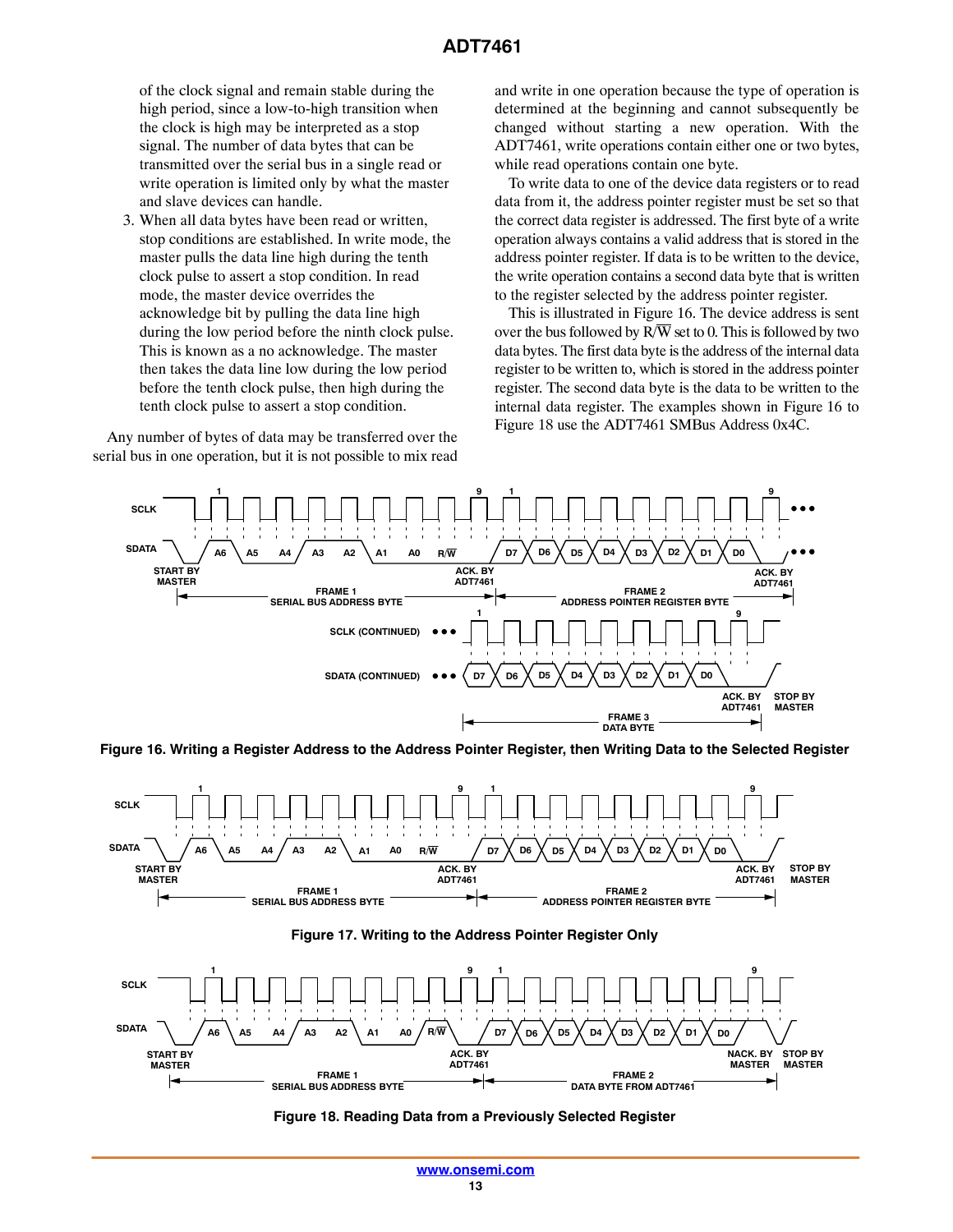When reading data from a register there are two possibilities.

1. If the ADT7461's address pointer register value is unknown or not the desired value, it is necessary to set it to the correct value before data can be read from the desired data register. This is done by writing to the ADT7461 as before, but only the data byte containing the register read address is sent, since data is not to be written to the register. This is shown in Figure [17](#page-12-0).

A read operation is then performed consisting of the serial bus address,  $R/\overline{W}$  bit set to 1, followed by the data byte read from the data register. This is shown in Figure [18.](#page-12-0)

2. If the address pointer register is known to be at the desired address, data can be read from the corresponding data register without first writing to the address pointer register and the bus transaction shown in Figure [17](#page-12-0) can be omitted.

Although it is possible to read a data byte from a data register without first writing to the address pointer register, if the address pointer register is already at the correct value, it is not possible to write data to a register without writing to the address pointer register because the first data byte of a write is always written to the address pointer register.

Also, some of the registers have different addresses for read and write operations. The write address of a register must be written to the address pointer if data is to be written to that register, but it may not be possible to read data from that address. The read address of a register must be written to the address pointer before data can be read from that register.

#### **ALERT Output**

This is applicable when Pin 6 is configured as an ALERT output. The ALERT output goes low whenever an out-of-limit measurement is detected, or if the remote temperature sensor is open circuit. It is an open-drain output and requires a pullup to  $V_{DD}$ . Several  $\overline{ALERT}$  outputs can be wire-ORed together, so the common line goes low if one or more of the ALERT outputs goes low.

The ALERT output can be used as an interrupt signal to a processor, or it may be used as an SMBALERT. Slave devices on the SMBus cannot normally signal to the bus master that they want to talk, but the **SMBALERT** function allows them to do so.

One or more ALERT outputs can be connected to a common SMBALERT line that is connected to the master. When the **SMBALERT** line is pulled low by one of the devices, the procedure shown in Figure 19 occurs.

| <b>MASTER</b><br><b>RECEIVES</b><br><b>SMBALERT</b> |                                                              |                 |                                           |                  |             |
|-----------------------------------------------------|--------------------------------------------------------------|-----------------|-------------------------------------------|------------------|-------------|
| <b>İSTART</b>                                       | <b>ALERT RESPONSE</b><br><b>ADDRESS</b>                      | <b>RD</b>   ACK | <b>DEVICE</b><br><b>ADDRESS</b>           | NO<br><b>ACK</b> | <b>STOP</b> |
|                                                     | <b>MASTER SENDS</b><br><b>ARA AND READ</b><br><b>COMMAND</b> |                 | <b>DEVICE SENDS</b><br><b>ITS ADDRESS</b> |                  |             |

#### **Figure 19. Use of SMBALERT**

- 1. SMBALERT is pulled low.
- 2. Master initiates a read operation and sends the alert response address  $(ARA = 0001 100)$ . This is a general call address that must not be used as a specific device address.
- 3. The device whose ALERT output is low responds to the alert response address and the master reads its device address. As the device address is seven bits, an LSB of 1 is added. The address of the device is now known and can be interrogated in the usual way.
- 4. If the ALERT output is low on more than one device, the one with the lowest device address has priority, in accordance with normal SMBus arbitration.
- 5. Once the ADT7461 has responded to the alert response address, it resets its ALERT output, provided the error condition that caused the ALERT no longer exists. If the SMBALERT line remains low, the master sends the ARA again; this sequence continues until all devices whose ALERT out-puts were low have responded.

#### **Low Power Standby Mode**

The ADT7461 can be put into low power standby mode by set-ting Bit 6 of the configuration register. When Bit 6 is low, the ADT7461 operates normally. When Bit 6 is high, the ADC is inhibited, and any conversion in progress is terminated without writing the result to the corresponding value register.

The SMBus is still enabled. Power consumption in the standby mode is reduced to less than  $10 \mu A$  if there is no SMBus activity or  $100 \mu A$  if there are clock and data signals on the bus.

When the device is in standby mode, it is still possible to initiate a one-shot conversion of both channels by writing to the one-shot register (Address 0x0F), after which the device returns to standby. It does not matter what is written to the one-shot register, as all data written to it is ignored. It is also possible to write new values to the limit register while in standby mode. If the values stored in the temperature value registers are now outside the new limits, an ALERT is generated even though the ADT7461 is still in standby.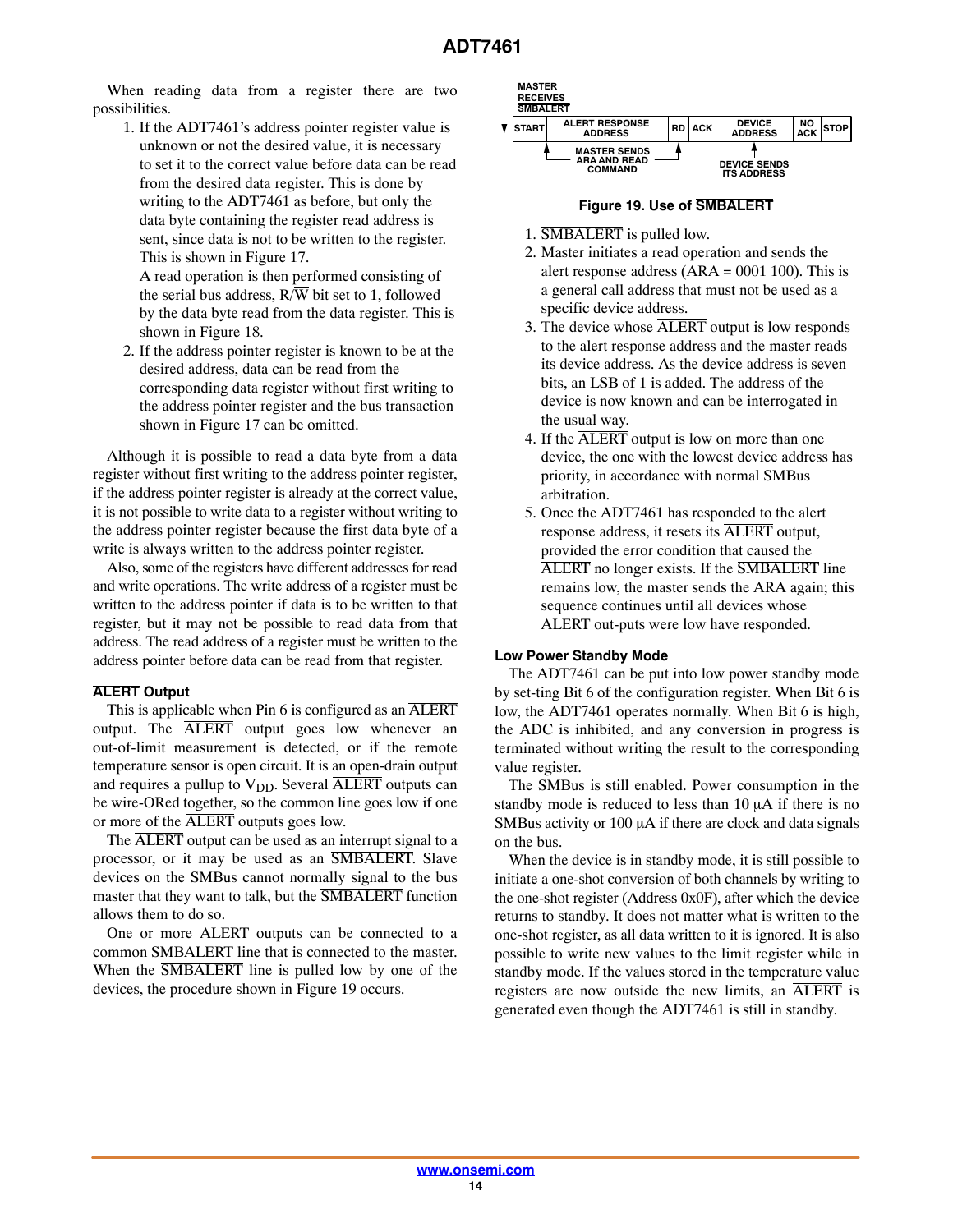# **Sensor Fault Detection**

At its D+ input, the ADT7461 contains internal sensor fault detection circuitry. This circuit can detect situations where an external remote diode is either not connected or incorrectly connected to the ADT7461. A simple voltage comparator trips if the voltage at D+ exceeds  $V_{DD} - 1$  V (typical), signifying an open circuit between D+ and D−. The output of this comparator is checked when a conversion is initiated. Bit 2 of the status register (open flag) is set if a fault is detected. If the ALERT pin is enabled, setting this flag causes ALERT to assert low.

If the user does not wish to use an external sensor with the ADT7461, then to prevent continuous setting of the OPEN flag, the user should tie the D+ and D− inputs together.

#### **The ADT7461 Interrupt System**

The ADT7461 has two interrupt outputs, ALERT and THERM. Both have different functions and behavior. ALERT is maskable and responds to violations of software-programmed temperature limits or an open-circuit fault on the external diode. THERM is intended as a fail-safe interrupt output that cannot be masked.

If the external or local temperature exceeds the programmed high temperature limits or equals or exceeds the low temperature limits, the  $\overline{\text{ALERT}}$  output is asserted low. An open-circuit fault on the external diode also causes ALERT to assert. ALERT is reset when serviced by a master reading its device address, provided the error condition has gone away and the status register has been reset.

The THERM output asserts low if the external or local temperature exceeds the programmed THERM limits. THERM temperature limits should normally be equal to or greater than the high temperature limits. THERM is reset automatically when the temperature falls back within the THERM limit. The external limit is set by default to  $85^{\circ}$ C, as is the local THERM limit. A hysteresis value can be programmed so that THERM resets when the temperature falls to the limit value minus the hysteresis value. This applies to both local and remote measurement channels. The power-on hysteresis default value is 10°C, but this may be reprogrammed to any value after powerup.

The hysteresis loop on the THERM outputs is useful when THERM is used for on/off control of a fan. The user's system can be set up so that when THERM asserts, a fan can be switched on to cool the system. When THERM goes high again, the fan can be switched off. Programming an hysteresis value protects from fan jitter where the temperature hovers around the THERM limit, and the fan is constantly being switched.

| <b>Table 14. THERM HYSTERESIS</b> |  |  |  |
|-----------------------------------|--|--|--|
|-----------------------------------|--|--|--|

| <b>THERM Hysteresis</b> | <b>Binary Representation</b> |  |  |
|-------------------------|------------------------------|--|--|
| റ∘റ                     | 0 000 0000                   |  |  |
| 1°∩                     | 0 000 0001                   |  |  |
| $10^{\circ}$ C          | 0 000 1010                   |  |  |

Figure 20 shows how the THERM and ALERT outputs operate. A user may choose to use the ALERT output as an SMBALERT to signal to the host via the SMBus that the temperature has risen. The user could use the THERM output to turn on a fan to cool the system, if the temperature continues to increase. This method would ensure there is a fail-safe mechanism to cool the system without the need for host intervention.



#### **Figure 20. Operation of the ALERT and THERM Interrupts**

- 1. If the measured temperature exceeds the high temperature limit, the ALERT output asserts low.
- 2. If the temperature continues to increase and exceeds the THERM limit, the THERM output asserts low. This can be used to throttle the CPU clock or switch on a fan.
- 3. The THERM output deasserts (goes high) when the temperature falls to THERM limit minus hysteresis. The default hysteresis value of 10°C is shown in Figure 20.
- 4. The ALERT output deasserts only when the temperature falls below the high temperature limit, and the master has read the device address and cleared the status register.

Pin 6 on the ADT7461 can be configured as either an ALERT output or as an additional THERM output. THERM2 asserts low when the temperature exceeds the programmed local and/or remote high temperature limits. It is reset in the same manner as THERM, and it is not maskable. The programmed hysteresis value applies to THERM2 also.

Figure [21](#page-15-0) shows how THERM and THERM2 might operate together to implement two methods of cooling the system. In this example, the THERM2 limits are set lower than the THERM limits. The THERM2 output could be used to turn on a fan. If the temperature continues to rise and exceeds the THERM limits, the THERM output could provide additional cooling by throttling the CPU.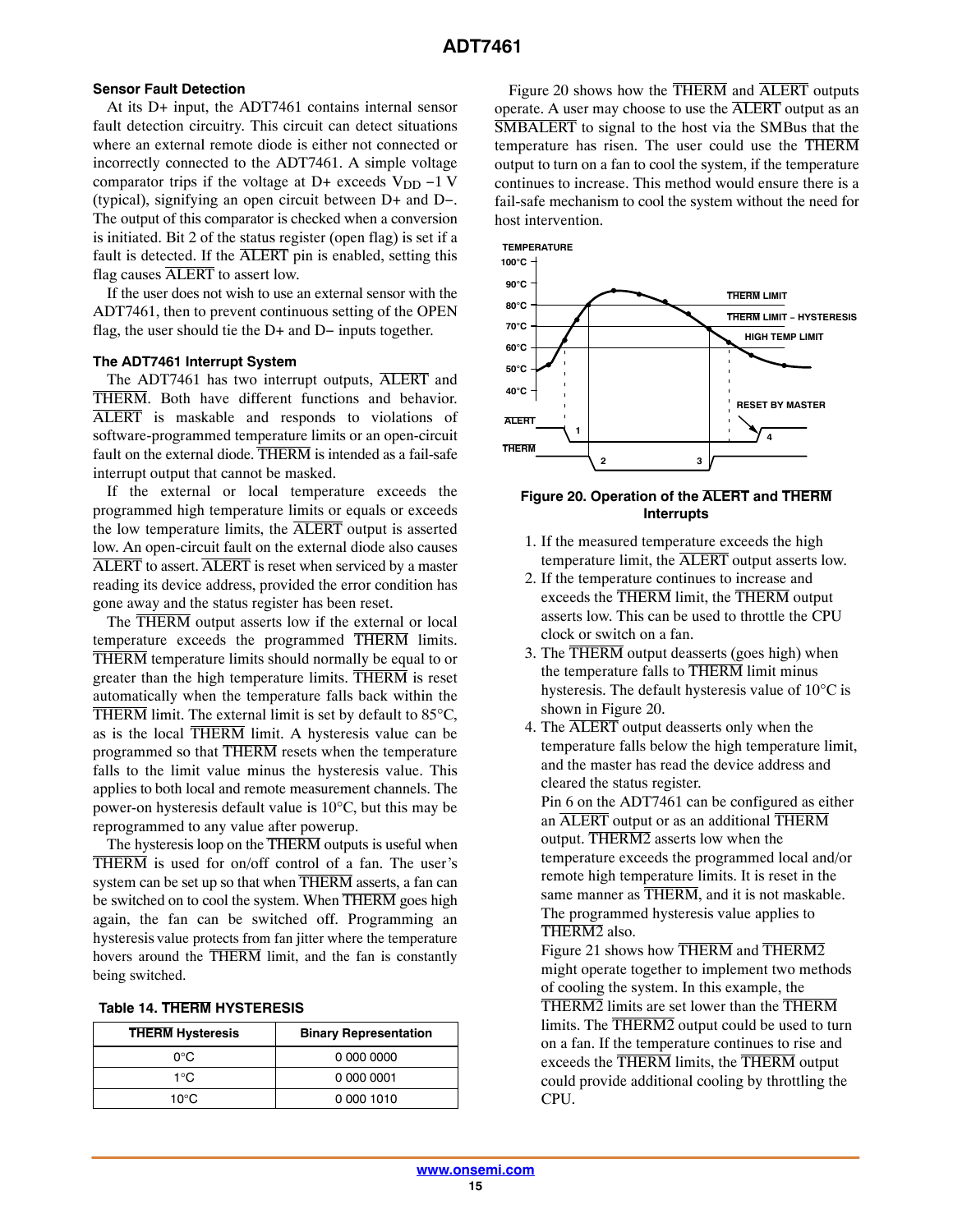<span id="page-15-0"></span>

# **Figure 21. Operation of the THERM and THERM2 Interrupts**

- 1. When the THERM2 limit is exceeded, the THERM2 signal asserts low.
- 2. If the temperature continues to increase and exceeds the THERM limit, the THERM output asserts low.
- 3. The THERM output deasserts (goes high) when the temperature falls to THERM limit minus hysteresis. No hysteresis value is shown in Figure 21.
- 4. As the system continues to cool and the temperature falls below the THERM2 limit, the THERM2 signal resets. Again, no hysteresis value is shown for THERM2. Both the external and internal temperature measurements cause THERM and THERM2 to operate as described.

# **Application Information**

#### **Noise Filtering**

For temperature sensors operating in noisy environments, the industry standard practice was to place a capacitor across the D+ and D− pins to help combat the effects of noise. However, large capacitances affect the accuracy of the temperature measurement, leading to a recommended maximum capacitor value of 1,000 pF. While this capacitor reduces the noise, it does not eliminate it, making it difficult to use the sensor in a very noisy environment.

The ADT7461 has a major advantage over other devices for eliminating the effects of noise on the external sensor. The series resistance cancellation feature allows a filter to be constructed between the external temperature sensor and the part. The effect of any filter resistance seen in series with the remote sensor is automatically cancelled from the temperature result.

The construction of a filter allows the ADT7461 and the remote temperature sensor to operate in noisy environments. Figure 22 shows a low-pass R-C-R filter with the following values:

 $R = 100 \Omega$  and  $C = 1 nF$ 

This filtering reduces both common-mode noise and differential noise.



# **Figure 22. Filter Between Remote Sensor and ADT7461 Factors Affecting Diode Accuracy**

### **Remote Sensing Diode**

The ADT7461 is designed to work with substrate transistors built into processors or with discrete transistors. Substrate transistors are generally PNP types with the collector connected to the substrate. Discrete types can be either PNP or NPN transistor connected as a diode (base-shorted to collector). If an NPN transistor is used, the collector and base are connected to D+ and the emitter to D−. If a PNP transistor is used, the collector and base are connected to D− and the emitter to D+.

To reduce the error due to variations in both substrate and discrete transistors, several factors should be taken into consideration:

• The ideality factor, nF, of the transistor is a measure of the deviation of the thermal diode from ideal behavior. The ADT7461 is trimmed for an nF value of 1.008. The following equation may be used to calculate the error introduced at a temperature  $T$  ( $\rm{°C}$ ), when using a transistor whose nF does not equal 1.008. Consult the processor data sheet for the nF values.

 $\Delta T = (nF - 1.008)/1.008 \times (273.15 \text{ Kelvin} + \text{T})$  (eq. 1)

To factor this in, the user can write the  $\Delta T$  value to the offset register. It is then automatically added to or subtracted from the temperature measurement by the ADT7461.

• Some CPU manufacturers specify the high and low current levels of the substrate transistors. The high current level of the ADT7461,  $I_{HIGH}$ , is 96  $\mu$ A, and the low level current,  $I_{LOW}$ , is 6  $\mu$ A. If the ADT7461 current levels do not match the current levels specified by the CPU manufacturer, it may become necessary to remove an offset. The CPUs data sheet advises whether this offset needs to be removed and how to calculate it. This offset may be programmed to the offset register. It is important to note that if more than one offset must be considered, the algebraic sum of these offsets must be programmed to the offset register.

If a discrete transistor is being used with the ADT7461, the best accuracy is obtained by choosing devices according to the following criteria:

- Base-emitter voltage greater than  $0.25$  V at 6  $\mu$ A, at the highest operating temperature.
- Base-emitter voltage less than  $0.95$  V at 100  $\mu$ A, at the lowest operating temperature.
- Base resistance less than 100  $\Omega$ .
- Small variation in  $h_{FE}$  (50 to 150) that indicates tight control of  $V_{BE}$  characteristics.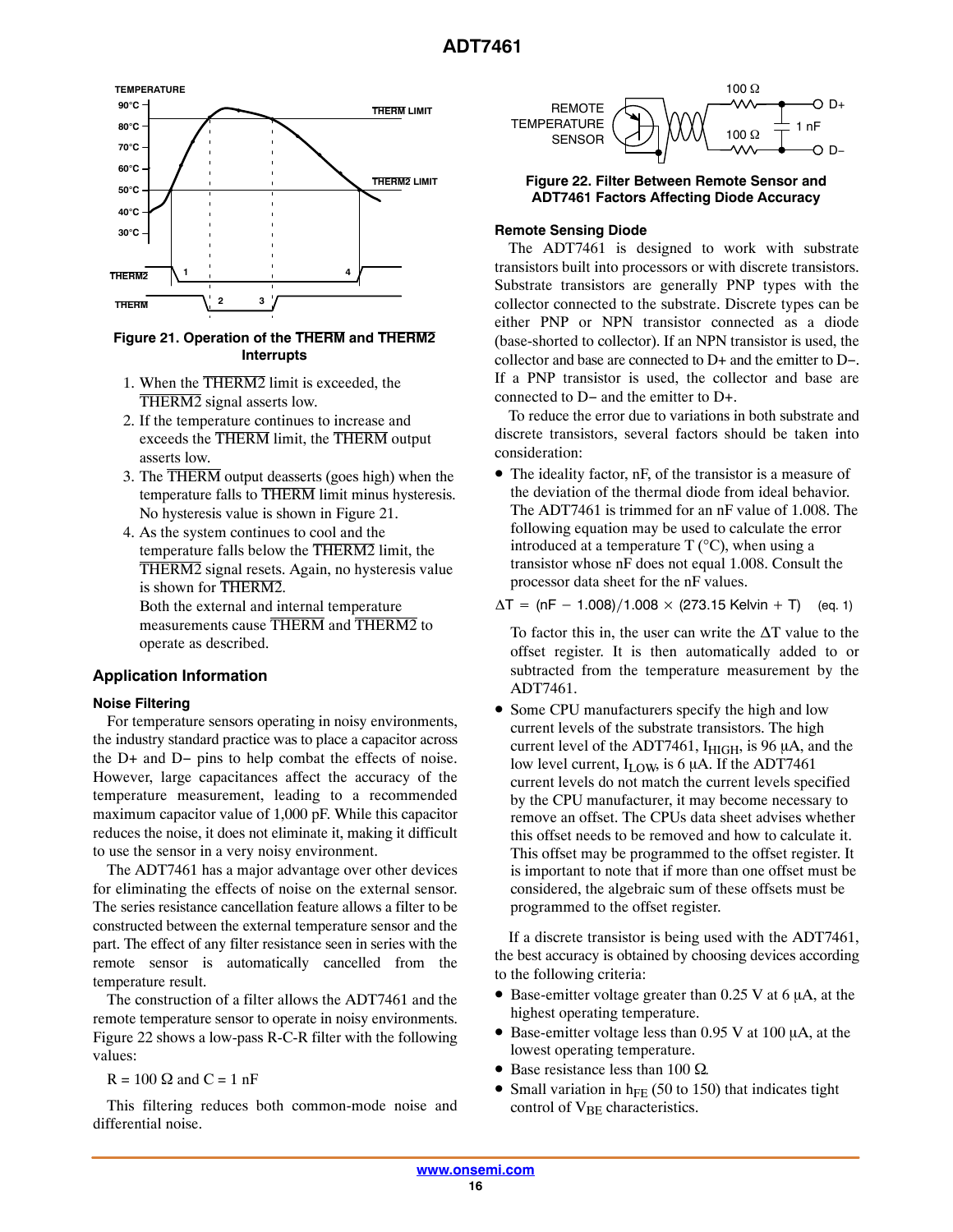Transistors, such as the 2N3904, 2N3906, or equivalents in SOT-23 packages are suitable devices to use.

#### **Thermal Inertia and Self-Heating**

Accuracy depends on the temperature of the remote sensing diode and/or the internal temperature sensor being at the same temperature as the environment being measured; many factors can affect this. Ideally, the sensor should be in good thermal contact with the part of the system being measured. If it is not, the thermal inertia caused by the sensor's mass causes a lag in the response of the sensor to a temperature change. With a remote sensor, this should not be a problem since it will be either a substrate transistor in the processor or a small package device, such as the SOT-23, placed in close proximity to it.

The on-chip sensor, however, is often remote from the processor and only monitors the general ambient temperature around the package. The thermal time constant of the SOIC-8 package in still air is about 140 seconds, and if the ambient air temperature quickly changed by 100 degrees, it would take about 12 minutes (5 time constants) for the junction temperature of the ADT7461 to settle within 1 degree of this. In practice, the ADT7461 package is in electrical, and hence thermal, contact with a PCB and may also be in a forced airflow. How accurately the temperature of the board and/or the forced airflow reflects the temperature to be measured also affects the accuracy. Self-heating due to the power dissipated in the ADT7461 or the remote sensor causes the chip temperature of the device or remote sensor to rise above ambient. However, the current forced through the remote sensor is so small that self-heating is negligible. With the ADT7461, the worst-case condition occurs when the device is converting at 64 conversions per second while sinking the maximum current of 1 mA at the ALERT and THERM output. In this case, the total power dissipation in the device is about 4.5 mW. The thermal resistance,  $\theta_{JA}$ , of the SOIC-8 package is about 121°C/W.

#### **Layout Considerations**

Digital boards can be electrically noisy environments, and the ADT7461 is measuring very small voltages from the remote sensor, so care must be taken to minimize noise induced at the sensor inputs. The following precautions should be taken:

- 1. Place the ADT7461 as close as possible to the remote sensing diode. Provided the worst noise sources, such as clock generators, data/address buses, and CRTs, are avoided, this distance can be 4 inches to 8 inches.
- 2. Route the D+ and D– tracks close together, in parallel, with grounded guard tracks on each side. To minimize inductance and reduce noise pick-up, a 5 mil track width and spacing is recommended. Provide a ground plane under the tracks if possible.



#### **Figure 23. Typical Arrangement of Signal Tracks**

3. Try to minimize the number of copper/solder joints that can cause thermocouple effects. Where copper/solder joints are used, make sure that they are in both the D+ and D− path and at the same temperature.

Thermocouple effects should not be a major problem as 1°C corresponds to about 200 mV, and thermocouple voltages are about  $3 \text{ mV}$ <sup>o</sup>C of temperature difference. Unless there are two thermocouples with a big temperature differential between them, thermocouple voltages should be much less than 200 mV.

- 4. Place a 0.1  $\mu$ F bypass capacitor close to the V<sub>DD</sub> pin. In extremely noisy environments, an input filter capacitor may be placed across D+ and D− close to the ADT7461. This capacitance can effect the temperature measurement, so care must be taken to ensure any capacitance seen at D+ and D− is a maximum of 1,000 pF. This maximum value includes the filter capacitance plus any cable or stray capacitance between the pins and the sensor diode.
- 5. If the distance to the remote sensor is more than 8 inches, the use of twisted pair cable is recommended. This works up to about 6 to 12 feet. For extremely long distances (up to 100 feet), use a shielded twisted pair, such as the Belden No. 8451 microphone cable. Connect the twisted pair to D+ and D− and the shield to GND close to the ADT7461. Leave the remote end of the shield unconnected to avoid ground loops.

Because the measurement technique uses switched current sources, excessive cable or filter capacitance can affect the measurement. When using long cables, the filter capacitance may be reduced or removed.

# **Application Circuit**

Figure [24](#page-17-0) shows a typical application circuit for the ADT7461 using a discrete sensor transistor connected via a shielded, twisted pair cable. The pull-ups on SCLK, SDATA, and ALERT are required only if they are not already provided elsewhere in the system.

The SCLK and SDATA pins of the ADT7461 can be interfaced directly to the SMBus of an I/O controller, such as the Intel $^{\circledR}$  820 chipset.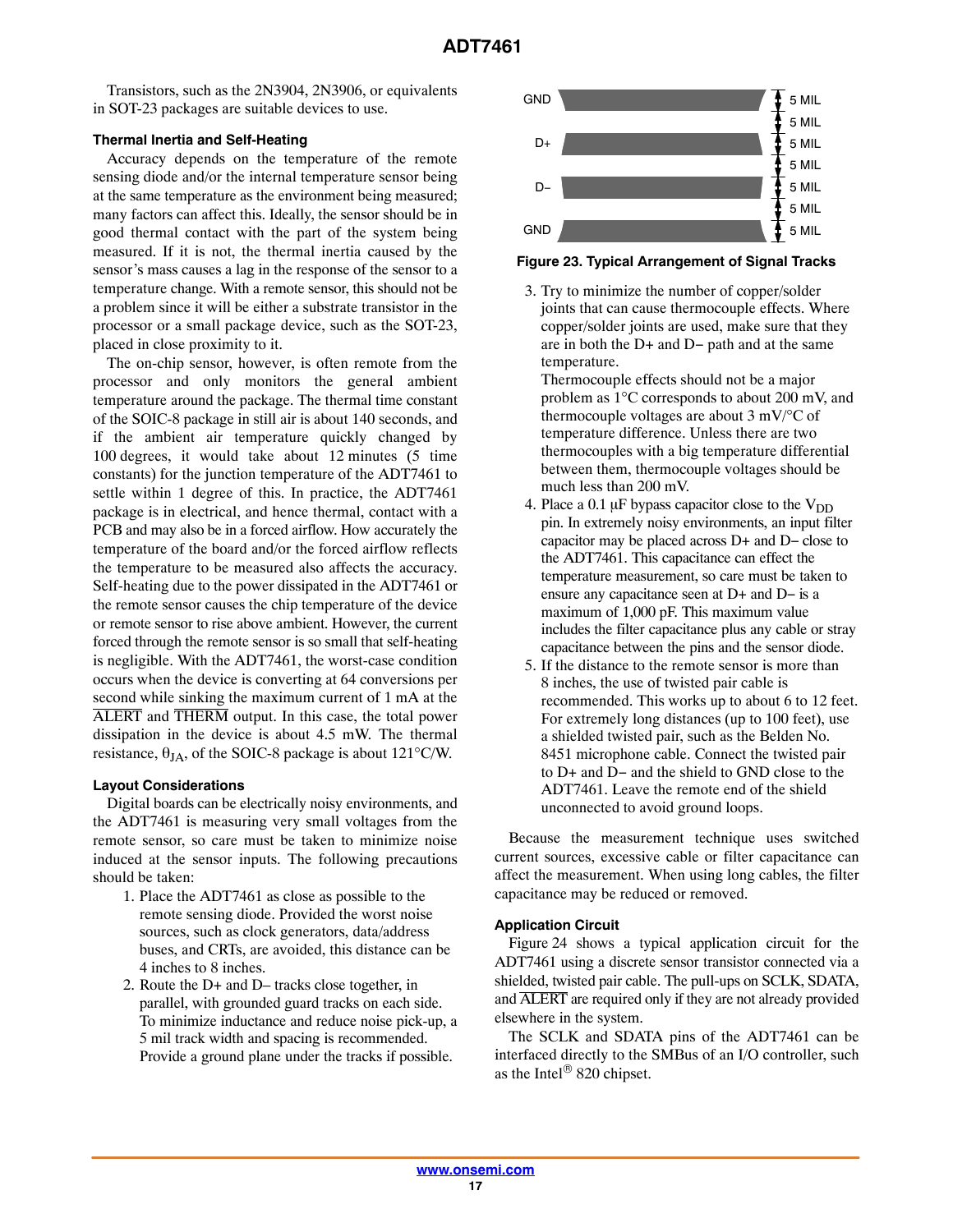<span id="page-17-0"></span>

**Figure 24. Typical Application Circuit**

### **Table 15. ORDERING INFORMATION**

| Device Order Number* | Package<br><b>Description</b> | Package<br>Option | <b>Branding</b>          | <b>SMBus</b><br><b>Address</b> | Shipping <sup>†</sup> |
|----------------------|-------------------------------|-------------------|--------------------------|--------------------------------|-----------------------|
| ADT7461ARZ-REEL      | 8-lead SOIC NB                | $R - 8$           | $\overline{\phantom{0}}$ | 4C                             | 2,500 Tape & Reel     |
| ADT7461ARMZ-R7       | 8-lead MSOP                   | $RM-8$            | T1B                      | 4C                             | 1,000 Tape & Reel     |

†For information on tape and reel specifications, including part orientation and tape sizes, please refer to our Tape and Reel Packaging Specifications Brochure, BRD8011/D.

\*The "Z'' suffix indicates Pb-Free package available.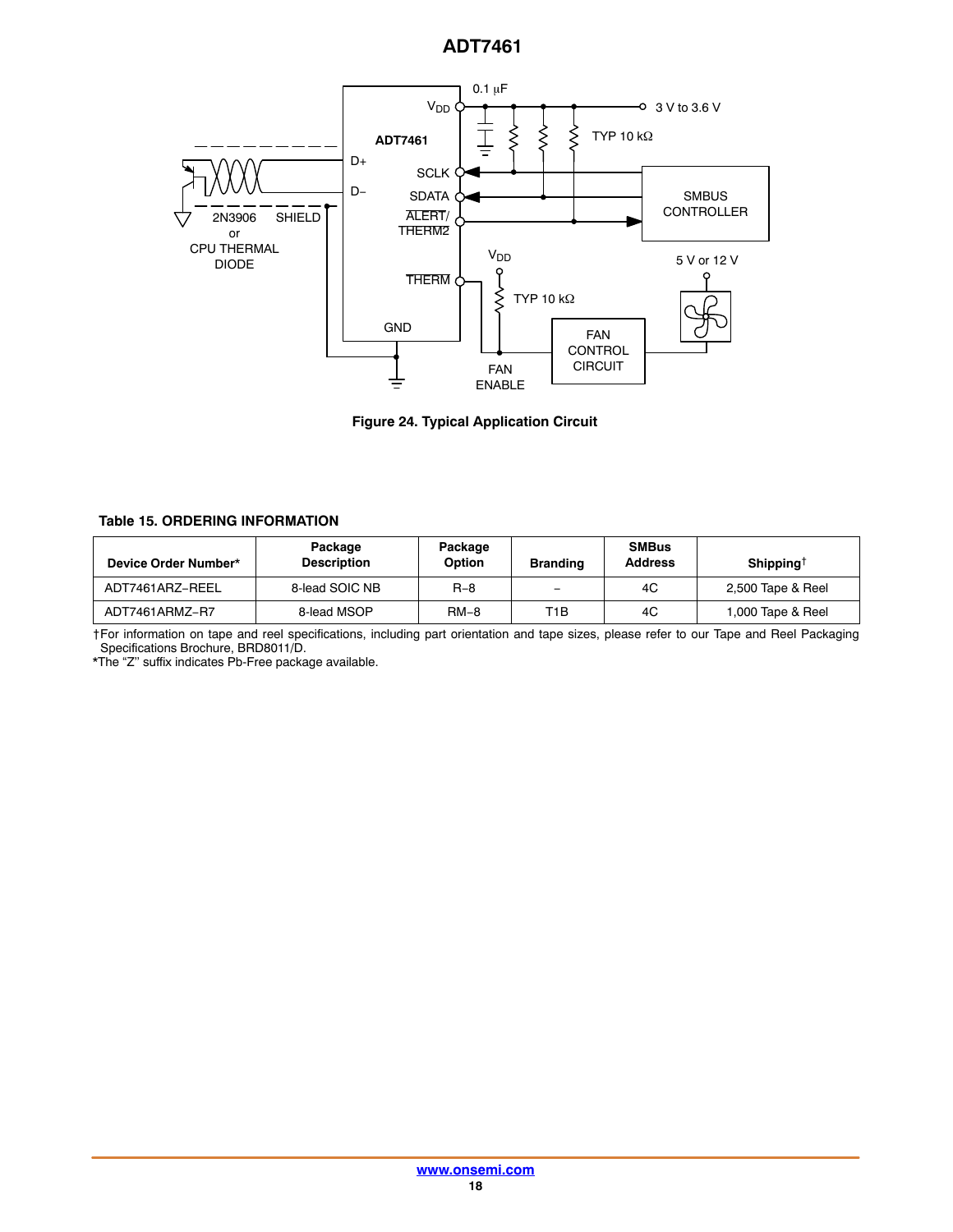## **PACKAGE DIMENSIONS**

**SOIC−8 NB** CASE 751−07 ISSUE AK



NOTES:

- 
- 1. DIMENSIONING AND TOLERANCING PER<br>ANSI Y14.5M, 1982.<br>2. CONTROLLING DIMENSION: MILLIMETER.<br>3. DIMENSION A AND B DO NOT INCLUDE<br>MOLD PROTRUSION.<br>4. MAXIMUM MOLD PROTRUSION 0.15 (0.006)
- 
- PER SIDE. 5. DIMENSION D DOES NOT INCLUDE DAMBAR<br>PROTRUSION. ALLOWABLE DAMBAR<br>PROTRUSION SHALL BE 0.127 (0.005) TOTAL<br>IN EXCESS OF THE D DIMENSION AT<br>MAXIMUM MATERIAL CONDITION.<br>6. 751–01 THRIU 751–07.<br>STANDARD IS 751–07.
- 

|     | <b>MILLIMETERS</b>       |              |              | <b>INCHES</b> |  |  |  |
|-----|--------------------------|--------------|--------------|---------------|--|--|--|
| DIM | <b>MAX</b><br><b>MIN</b> |              | <b>MIN</b>   | <b>MAX</b>    |  |  |  |
| А   | 4.80                     | 5.00         |              | 0.197         |  |  |  |
| B   | 3.80                     | 4.00         | 0.150        | 0.157         |  |  |  |
| C   | 1.35                     | 1.75         | 0.053        | 0.069         |  |  |  |
| D   | 0.33<br>0.51             |              | 0.013        | 0.020         |  |  |  |
| G   |                          | 1.27 BSC     | 0.050 BSC    |               |  |  |  |
| н   | 0.10                     | 0.25         | 0.004        | 0.010         |  |  |  |
| J   | 0.19                     | 0.25         | 0.007        | 0.010         |  |  |  |
| κ   | 0.40                     | 1.27         | 0.016        | 0.050         |  |  |  |
| М   | $\circ$<br>U             | $\circ$<br>8 | $\circ$<br>O | ۰<br>8        |  |  |  |
| N   | 0.25                     | 0.50         | 0.010        | 0.020         |  |  |  |
| s   | 5.80                     | 6.20         | 0.228        | 0.244         |  |  |  |

**SOLDERING FOOTPRINT\***